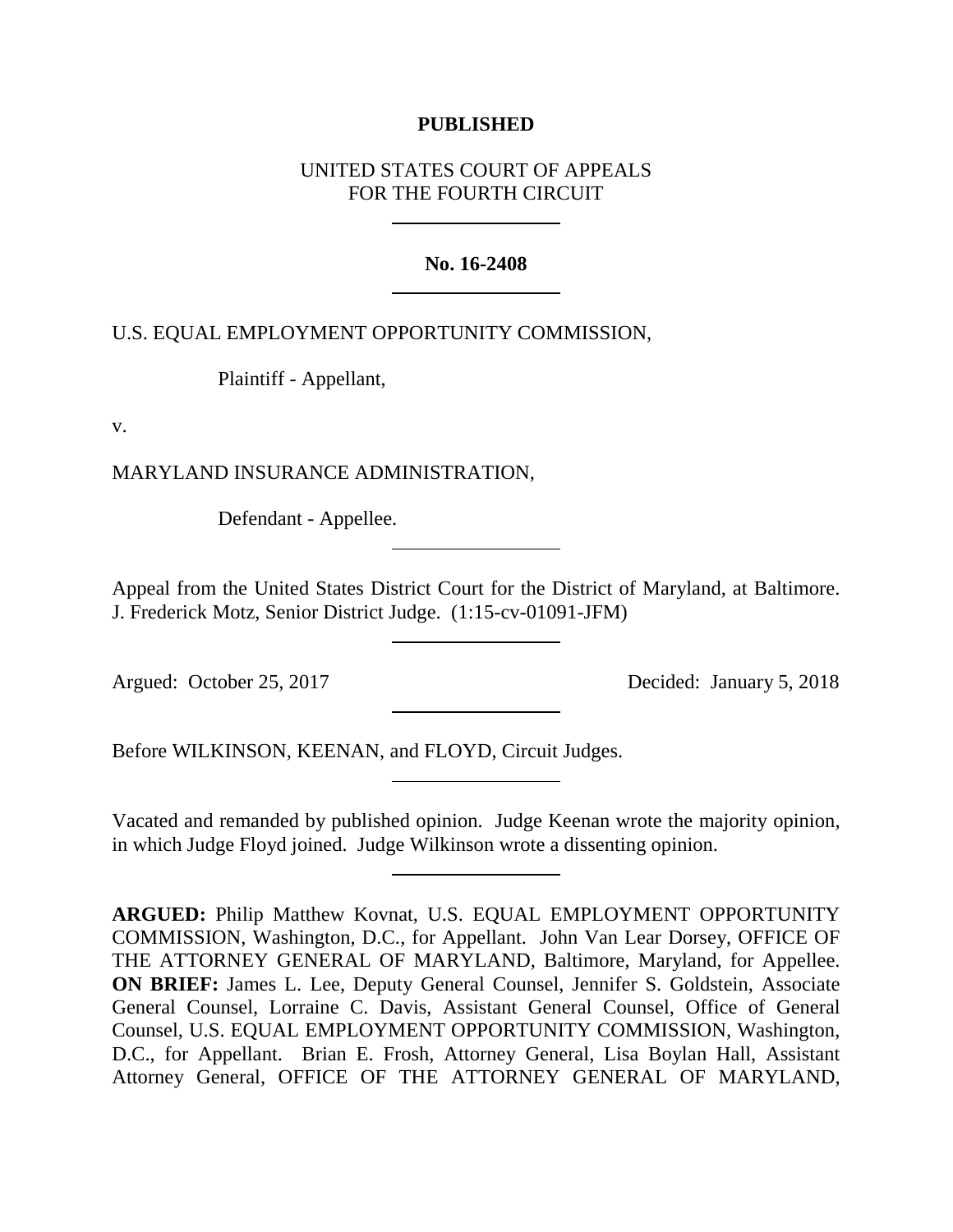Baltimore, Maryland, for Appellee.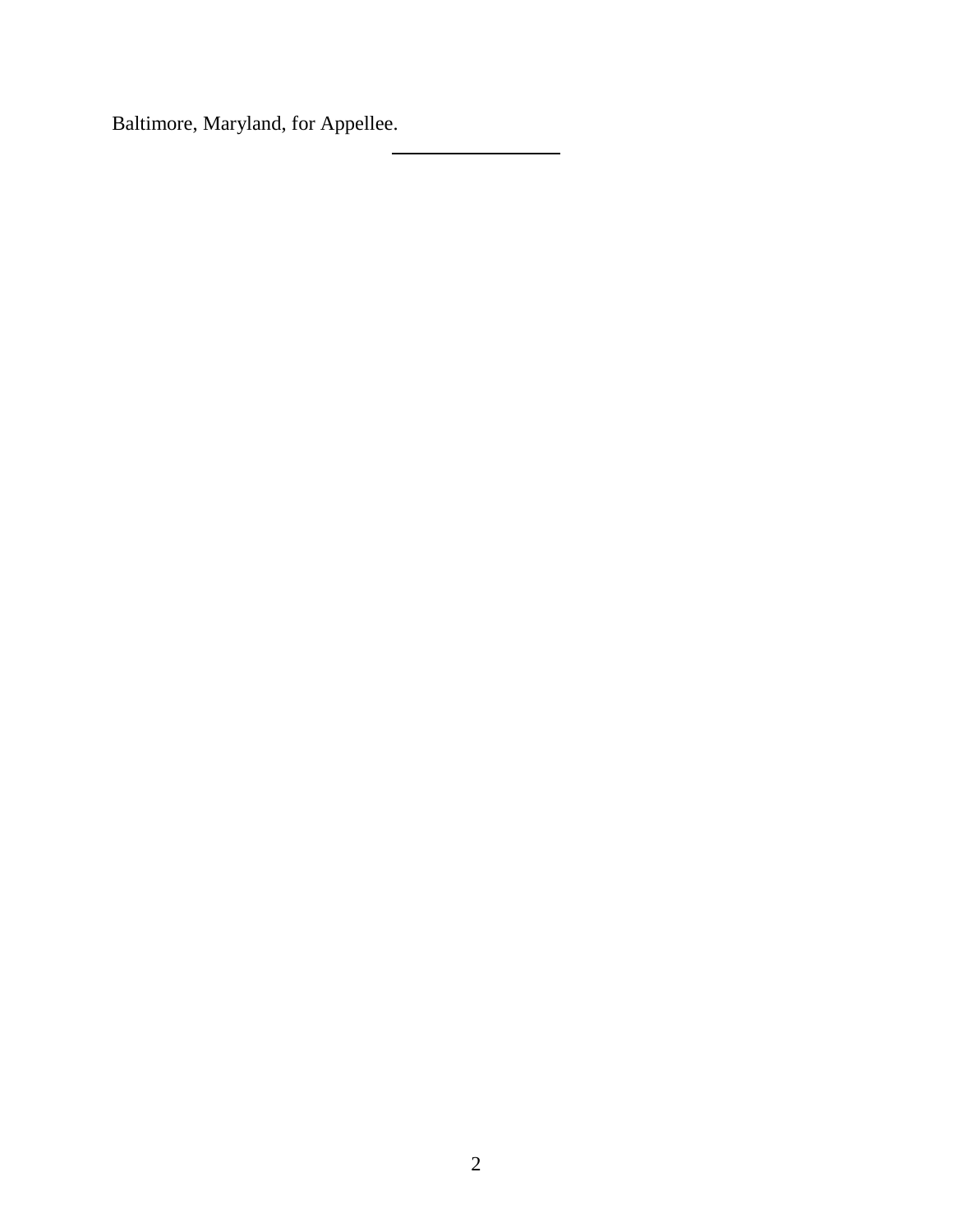### BARBARA MILANO KEENAN, Circuit Judge:

The Equal Employment Opportunity Commission (the EEOC) brought this action on behalf of three female employees against their employer alleging salary discrimination under the Equal Pay Act (the EPA), 29 U.S.C. § 206(d). The district court granted summary judgment in favor of the employer, the Maryland Insurance Administration (MIA), and the EEOC appealed. Upon our review, we conclude that the EEOC established a prima facie violation of the EPA, and that genuine issues of material fact exist regarding whether the pay disparity was due to factors other than gender. We therefore vacate the district court's grant of summary judgment in favor of MIA and remand for further proceedings consistent with this opinion.

## I.

#### A.

MIA is an independent state agency that performs various functions related to the regulation of Maryland's insurance industry and the enforcement of Maryland's insurance laws. Md. Code, Ins. §§ 2-101, 2-102. MIA is subject to the State Personnel Management System, a merit-based system, which establishes job categories based on the general nature of required duties and sets corresponding levels of compensation. Md. Code, State Pers. & Pens. §§ 6-102(1)(i), (2), (3). Although MIA, as an independent state agency, is given discretion to set its employees' salaries, MIA follows the hiring and salary practices of Maryland's Department of Budget and Management, which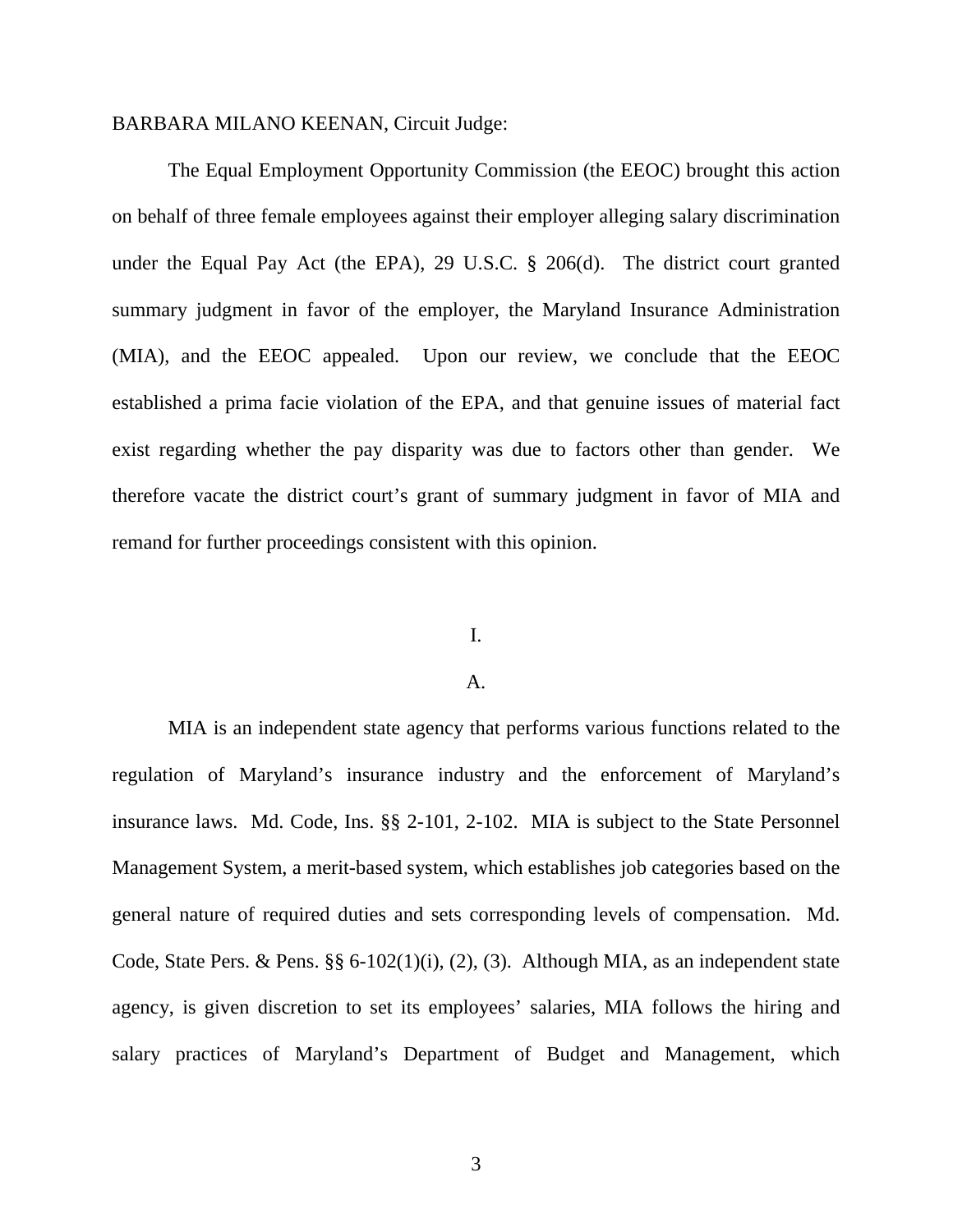promulgates a Standard Pay Plan Salary Schedule (the Standard Salary Schedule). Md. Code, Ins. § 2-105.

In accordance with the Standard Salary Schedule, when a new employee is hired, MIA assigns that employee to a grade level matching the position being filled. Each grade level carries an assigned base salary and a specific salary range consisting of 20 separate steps. After designating a new employee's particular grade level, MIA assigns the new hire to an initial step placement based on prior work experience, relevant professional designations, and licenses or certifications. In selecting a particular step level, MIA also considers the difficulty of recruiting for the position, and, under Maryland law, also awards a new employee credit for any prior years of service in state employment for the purposes of determining that employee's step in the applicable pay grade. Md. Code, State Pers. & Pens. § 2-601. Additionally, a Maryland government employee who transfers to a "lateral" position takes her assigned grade and step with her to the new position.

MIA employees work within one of six units, each comprising a different area of insurance regulation. Md. Code, Ins. § 2-102. At issue in this case is the Fraud Investigation Division. Employees working in the Fraud Investigation Division, or Fraud Investigators, are charged with investigating allegations of criminal insurance fraud perpetrated by individuals. Until July 2013, the Fraud Investigator position was classified at a grade 15 on the Standard Salary Schedule. At that time, based on an internal job study conducted by MIA, the position was reclassified at grade 16. Under the Standard Salary Plan, individuals hired as Fraud Investigators now are assigned to a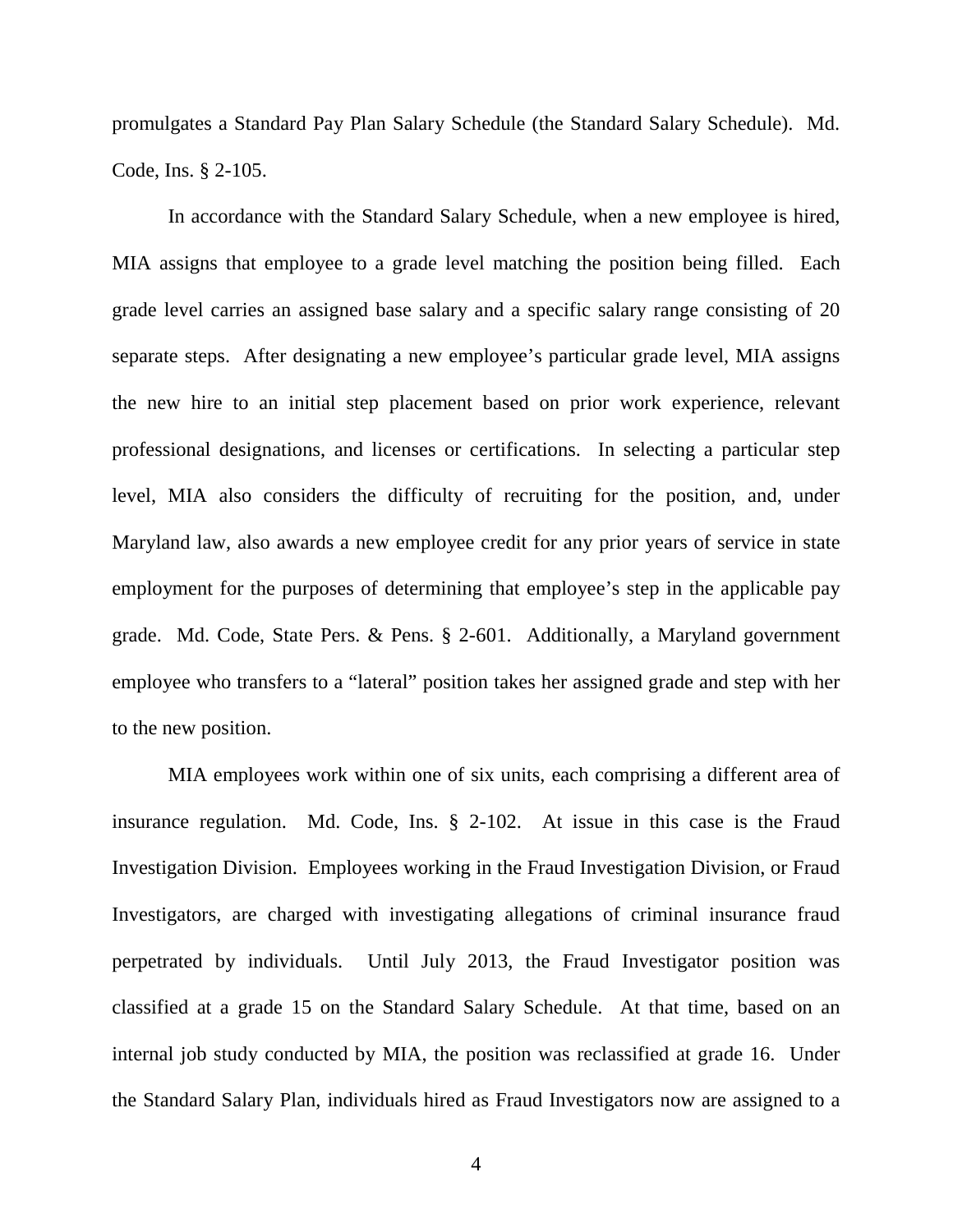step within the grade 16 classification according to their qualifications and work experience.

MIA advertises minimum and preferred qualifications for the position of Fraud Investigator. To be minimally qualified for hire as a Fraud Investigator, an applicant must have five years of fraud investigatory experience in such areas as white collar crime, financial fraud, insurance fraud, and investigations conducted under the supervision of prosecutors or other attorneys. Preferred or desired qualifications for the position include designation as a Certified Fraud Examiner, as well as experience working with attorneys and participation in court or administrative hearings.

## B.

The EEOC brought the present action on behalf of three former MIA employees: Alexandra Cordaro, Marlene Green, and Mary Jo Rogers (collectively, the claimants). MIA hired Cordaro as a Fraud Investigator in December 2009. Cordaro had worked as a fraud investigator for a federal credit union for over two years, and as a criminal investigation and litigation paralegal for 12 years in the Baltimore County State's Attorney's Office. MIA assigned Cordaro to grade level 15, step four, with a starting salary of \$43,495. By the time she resigned from her position at MIA about five years later, Cordaro was earning \$49,916.

Marlene Green was hired as a Fraud Investigator in November 2010. Green held a bachelor's degree from Johns Hopkins University, and had more than 20 years of experience working for the Baltimore City Police Department. During the course of that employment, Green worked for approximately 13 years in an investigative capacity. In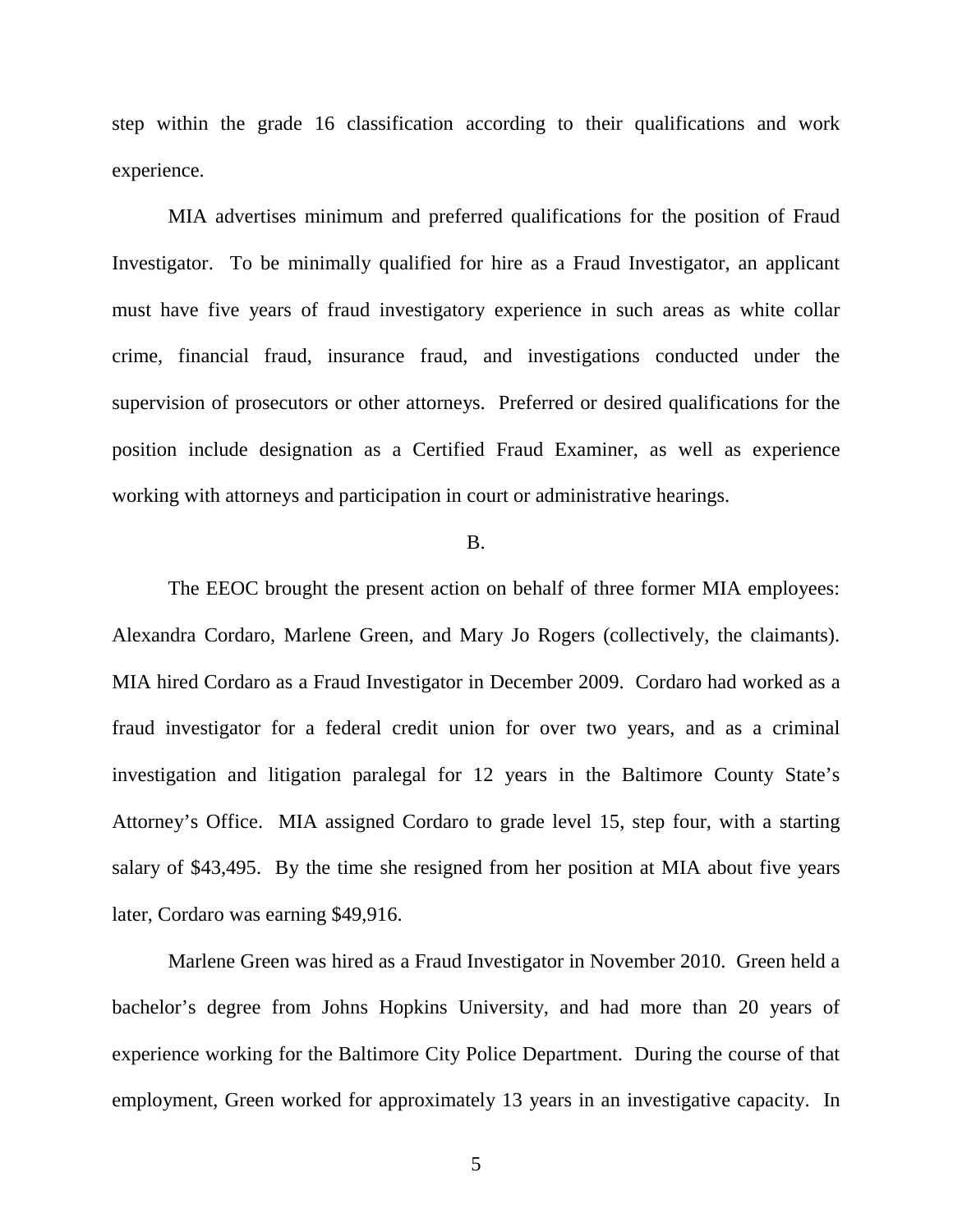the year immediately prior to joining MIA, Green worked as an investigator for the United States Office of Personnel Management and the Office of the State's Attorney for Baltimore County. MIA assigned Green to grade level 15, step four, with a starting salary of \$43,759. By February 2013, when Green resigned from MIA, her salary was \$45,503.

Mary Jo Rogers transferred to the Fraud Investigation Division from another position within MIA in July 2011. Rogers earlier had worked for eight years as a police officer and a detective with the Baltimore County Police Department. Immediately before being hired at MIA, Rogers worked for an insurance company as a special investigator and an adjuster. MIA assigned Rogers to grade level 15, step five, with a starting salary of \$46,268. By November 2013, Rogers' salary was \$50,300.

During their tenure at MIA, Cordaro, Rogers, and Green learned that their salaries were lower than the salaries of certain male Fraud Investigators. In early 2014, after unsuccessfully seeking to correct these disparities, Cordaro and Rogers filed complaints against MIA with the EEOC. It is unclear from the present record what transpired during the EEOC process.

The EEOC later filed the present lawsuit against MIA on behalf of the three claimants, alleging gender-based salary discrimination in violation of the EPA. During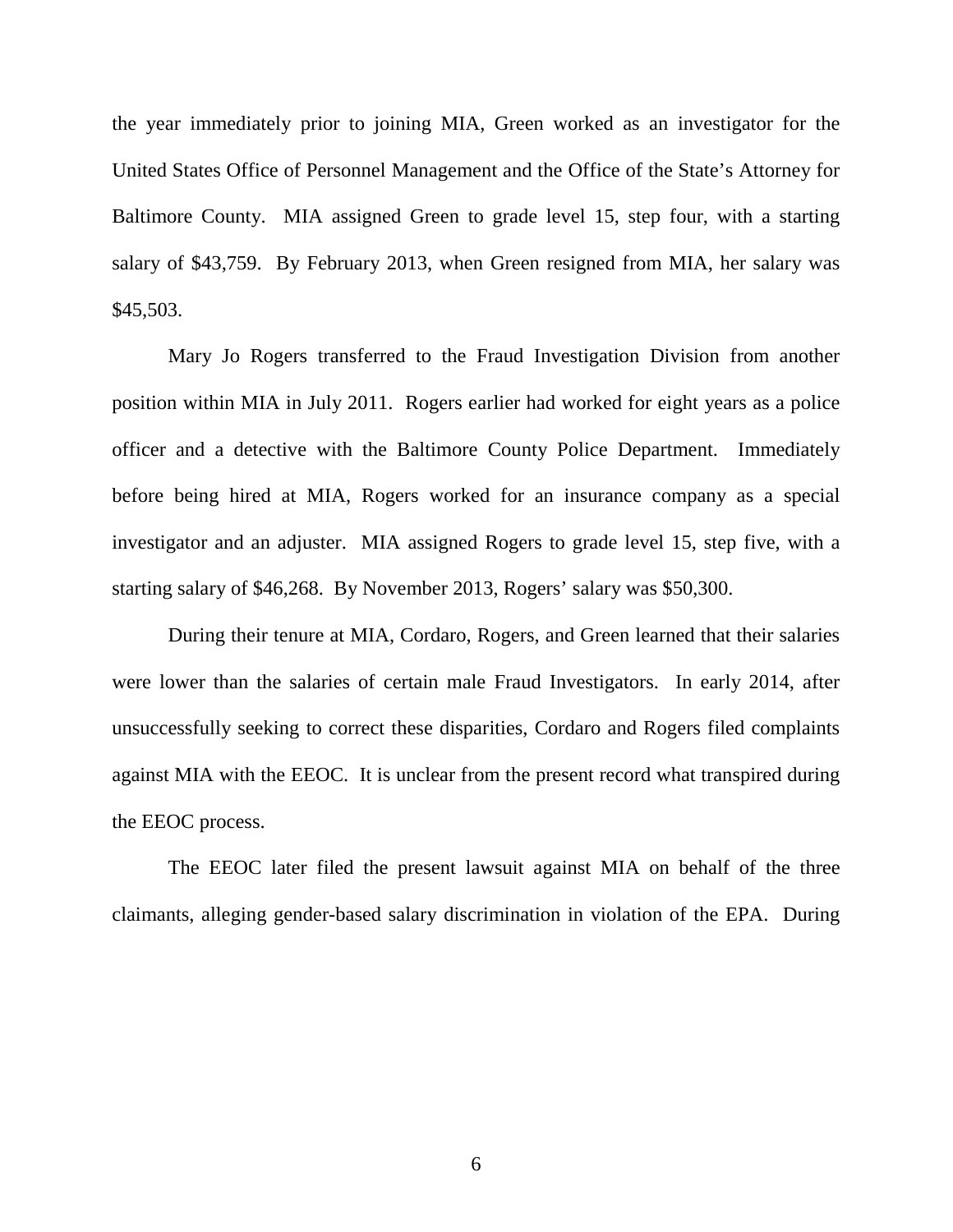the proceedings in the district court, the EEOC identified as comparators four male Fraud Investigators: Bruno Conticello, James Hurley, Donald Jacobs, and Homer Pennington.[1](#page-6-0)

MIA hired Conticello as a Fraud Investigator in November 2010. Conticello held both a bachelor's and a master's degree in criminal justice, and had nearly 20 years of investigative experience working for various insurance companies and Maryland's Office of the Inspector General. He also had obtained a Certified Fraud Examiner designation.<sup>[2](#page-6-1)</sup> MIA assigned Conticello to grade level 15, step 10, with a starting salary of \$49,842. By late 2012, his salary was \$51,561.

James Hurley was hired as a Fraud Investigator in November 2006. Hurley most recently had worked as an investigator with an underwriting insurance organization. He also had worked previously with MIA for a total of three years as a Fraud Investigator and as an investigator in MIA's property and casualty department. Altogether, Hurley had about 10 years of insurance-related investigative experience when he was re-hired at MIA in 2006. Hurley also had worked previously as a claim adjuster for several

<span id="page-6-0"></span><sup>&</sup>lt;sup>1</sup> The EEOC also identified nine other male Fraud Investigators who earned higher starting wages than Cordaro, Green, and Rogers, but the EEOC did not designate these other employees as comparators. We focus our analysis only on the four Fraud Investigators specifically identified as comparators.

In addition, the EEOC identified as comparators two other males who work in a different unit within MIA, the Compliance and Enforcement Section, but who have similar job responsibilities as Fraud Investigators: Jeffrey Gross and Maurice Xenos. Because our disposition of this appeal does not rely on a determination whether these two individuals are valid comparators, we do not address their qualifications and starting salaries.

<span id="page-6-1"></span> $2$  The parties do not describe the particulars of the Certified Fraud Examiner designation, and the record does not provide any further information.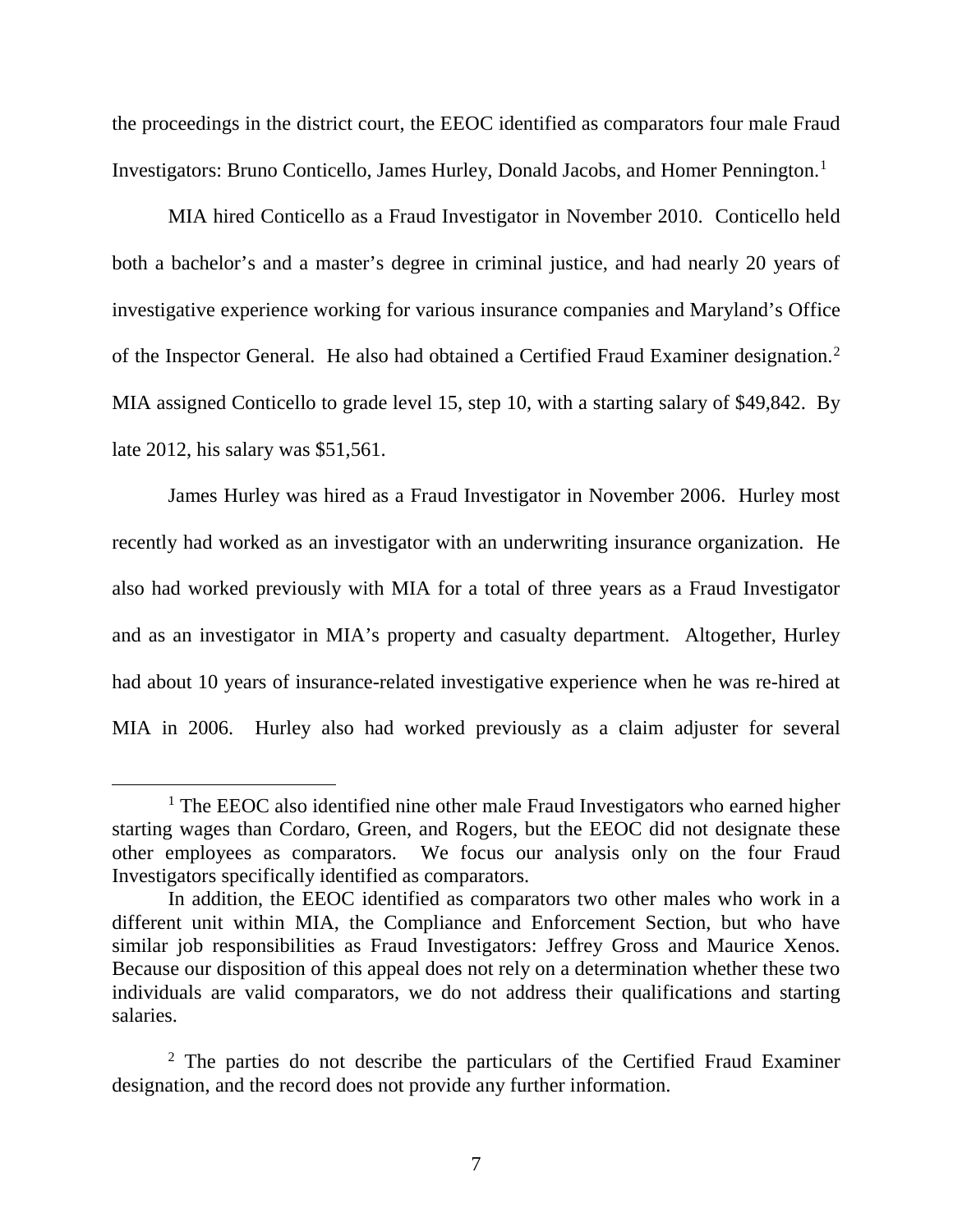insurance companies, and had earned the designation of Certified Fraud Examiner. At the time of his most recent hiring at MIA, Hurley was assigned to grade 15, step six, with a starting salary of \$45,298. By the time he left MIA in October 2012, Hurley's salary was \$49,678.

MIA hired Donald Jacobs as a Fraud Investigator in May 2007. Jacobs had 11 years of experience as a Natural Resources Officer with the state of Maryland, primarily engaged in conducting marine patrols, and had worked for three years as an investigator in the Office of the Public Defender in Baltimore. This investigatory experience did not relate to fraud or white collar crime. Jacobs' starting salary at MIA was \$45,298, based on his assignment to grade level 15, step six. When Jacobs left MIA in June 2010, his salary was \$47,705.

Homer Pennington was hired as a Fraud Investigator in August 2007. Pennington had worked in the criminal investigation unit of the Baltimore Police Department for approximately 22 years before joining MIA. He earned the designation of Certified Arson Investigator, but neither his resume nor the record specify the requirements for acquiring this certification. Pennington was hired at grade level 15, step five, with a starting salary of \$45,360. By May 2013, when Pennington left MIA, his salary was \$47,194.

The parties filed cross-motions for summary judgment in the district court. The court denied the EEOC's motion and granted MIA's motion. In dismissing the EEOC's claim under the EPA, the district court effectively held that the claimants had failed to meet their prima facie evidentiary burden. The court concluded that the male Fraud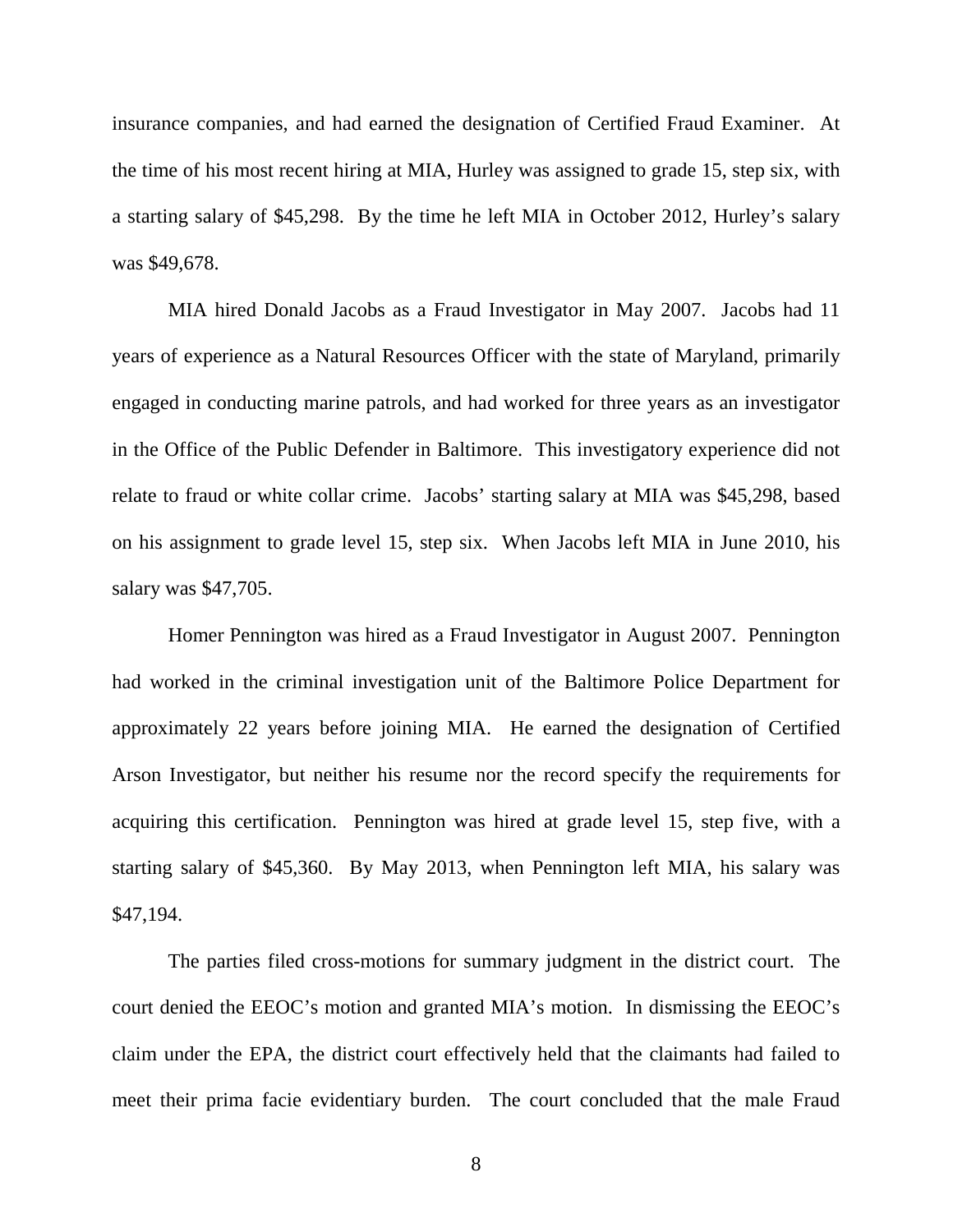Investigators identified by the EEOC were not valid comparators because they were hired at higher steps than were the claimants. Alternatively, the court held that MIA had shown that the disparity in pay between the claimants and the male comparators was attributable to their relative experience and qualifications. The EEOC appeals the district court's grant of summary judgment to MIA.<sup>[3](#page-8-0)</sup>

#### II.

On appeal, the EEOC asserts that the district court erred in awarding summary judgment in favor of MIA. The EEOC argues that it made a prima facie showing of an EPA violation by identifying four male Fraud Investigators who earned higher starting salaries than the three claimants, who were assigned lower salaries than the male comparators despite performing identical work. In addition, the EEOC contends that MIA did not establish as a matter of law that the disparity in pay between the claimants and the male comparators was due to the comparators' credentials and prior work experience.

In response, MIA argues that the EEOC failed to identify valid comparators and, thus, did not make a prima facie showing of an EPA violation.<sup>[4](#page-8-1)</sup> According to MIA, the

<span id="page-8-0"></span><sup>&</sup>lt;sup>3</sup> The EEOC does not appeal the district court's denial of its motion for summary judgment. Rather, the EEOC contends only that the district court erred in granting summary judgment to MIA.

<span id="page-8-1"></span><sup>&</sup>lt;sup>4</sup> We observe that MIA does not directly address the EEOC's argument that the four male Fraud Investigator comparators, who earned higher salaries than the claimants and performed identical work, comprise prima facie evidence of an EPA violation. As (Continued)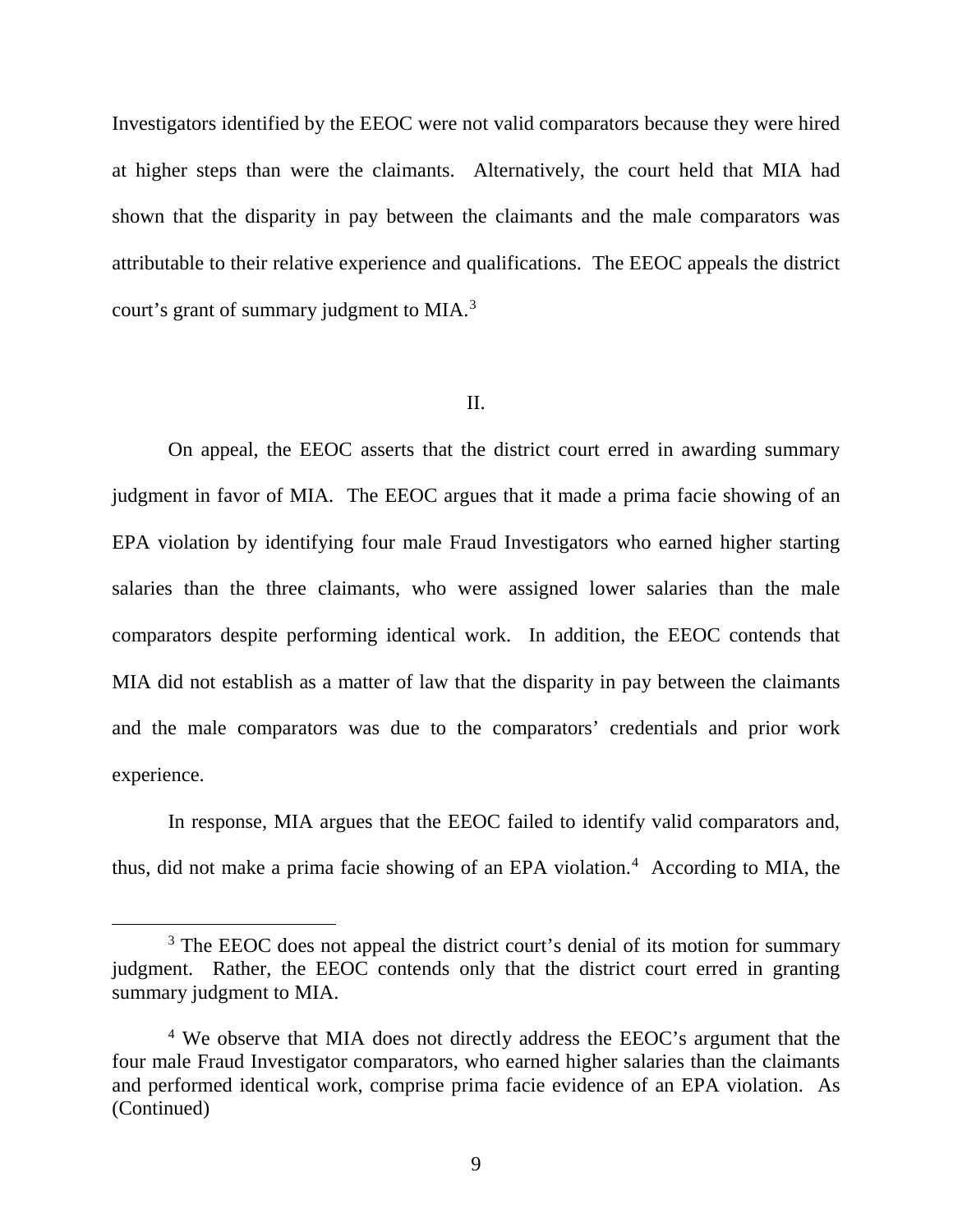identified males were not valid comparators, because MIA hired them at higher steps on its pay scale than the steps to which the claimants were assigned. Alternatively, MIA argues that even if the EEOC made a prima facie showing of an EPA violation, MIA established as a matter of law that any pay disparity between the claimants and the comparators was based on gender-neutral reasons involving the comparators' prior experience and credentials that each claimant lacked. We disagree with MIA's arguments.

#### A.

We review the district court's award of summary judgment de novo. *Matsushita Elec. Indus. Co. v. Zenith Radio Corp.*, 475 U.S. 574, 587–88 (1986); *Carnell Constr. Corp. v. Danville Redevelopment & Hous. Auth.*, 745 F.3d 703, 716 (4th Cir. 2014). We consider the evidence and all inferences fairly drawn from the evidence in the light most favorable to the EEOC. *Carnell*, 745 F.3d at 716.

The EPA prohibits gender-based discrimination by employers resulting in unequal pay for equal work.<sup>[5](#page-9-0)</sup> 29 U.S.C. § 206(d)(1); *Corning Glass Works v. Brennan*, 417 U.S. 188, 195 (1974). The plaintiff creates a presumption of discrimination under the EPA when she establishes a prima facie case. *Brinkley-Obu v. Hughes Training, Inc.*, 36 F.3d

 $\overline{a}$ 

previously noted, MIA only challenges the male Enforcement Officers the EEOC identified as comparators, an issue that we need not reach in this appeal.

<span id="page-9-0"></span><sup>&</sup>lt;sup>5</sup> The EPA is written in gender-neutral terms so that it is available to remedy discriminatory actions against both men and women. *Brinkley-Obu v. Hughes Training, Inc.*, 36 F.3d 336, 350 n.32 (4th Cir. 1994).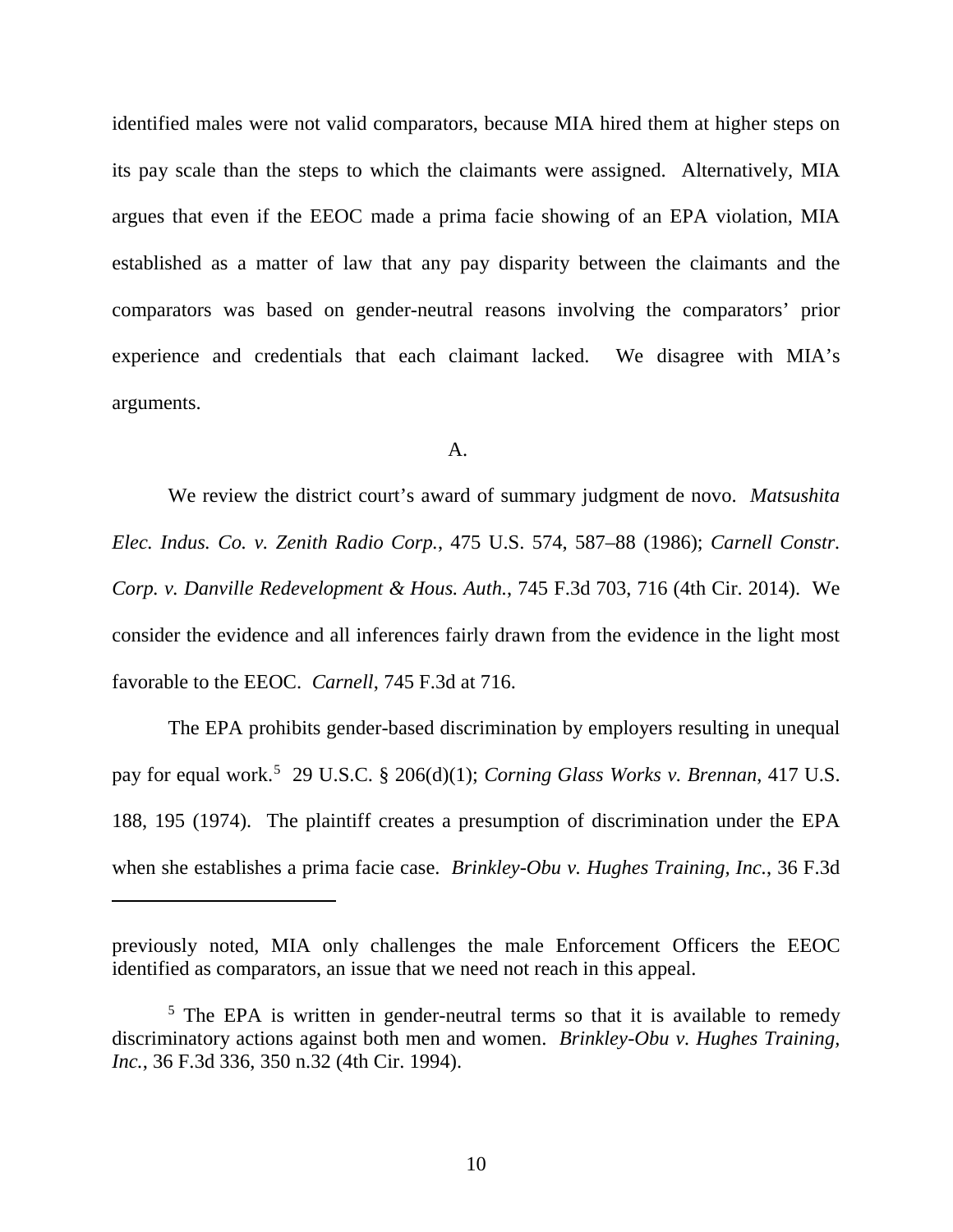336, 344 (4th Cir. 1994). We review the issue whether a plaintiff has made the required prima facie showing using a burden-shifting framework.[6](#page-10-0) *Id.*; *see also Corning Glass*, 417 U.S. at 196.

A plaintiff establishes a prima facie case of discrimination under the EPA by demonstrating that (1) the defendant-employer paid different wages to an employee of the opposite sex (2) for equal work on jobs requiring equal skill, effort, and responsibility, which jobs (3) all are performed under similar working conditions. *Corning Glass*, 417 U.S. at 195. An EPA plaintiff need not prove that the employer acted with discriminatory intent to obtain a remedy under the statute. *Ryduchowski v. Port Auth. of N.Y. & N.J.*, 203 F.3d 135, 142 (2d Cir. 2000); *Miranda v. B & B Cash Grocery Store, Inc.*, 975 F.2d 1518, 1533 (11th Cir. 1992) (stating that the EPA "prescribes a form of strict liability"); *Sinclair v. Auto. Club of Okla., Inc.*, 733 F.2d 726, 729 (10th Cir. 1984).

Once a plaintiff has made the required prima facie showing, under the EPA, the burdens of production *and* persuasion shift to the defendant-employer to show that the wage differential was justified by one of four affirmative defenses listed in the statute. *Brinkley-Obu*, 36 F.3d at 344. These affirmative defenses are: (1) a seniority system; (2) a merit system; (3) a pay system based on quantity or quality of output; or (4) a disparity

<span id="page-10-0"></span> <sup>6</sup> The EPA burden-shifting framework is distinct from the *McDonnell Douglas* burden-shifting framework that we apply when reviewing claims brought under Title VII. *See McDonnell Douglas Corp. v. Green*, 411 U.S. 792 (1973). The *McDonnell Douglas* framework proceeds in three steps in which the burden of persuasion remains with the plaintiff throughout the entire analysis. *Tex. Dep't of Cmty. Affairs v. Burdine*, 450 U.S. 248, 253 (1981).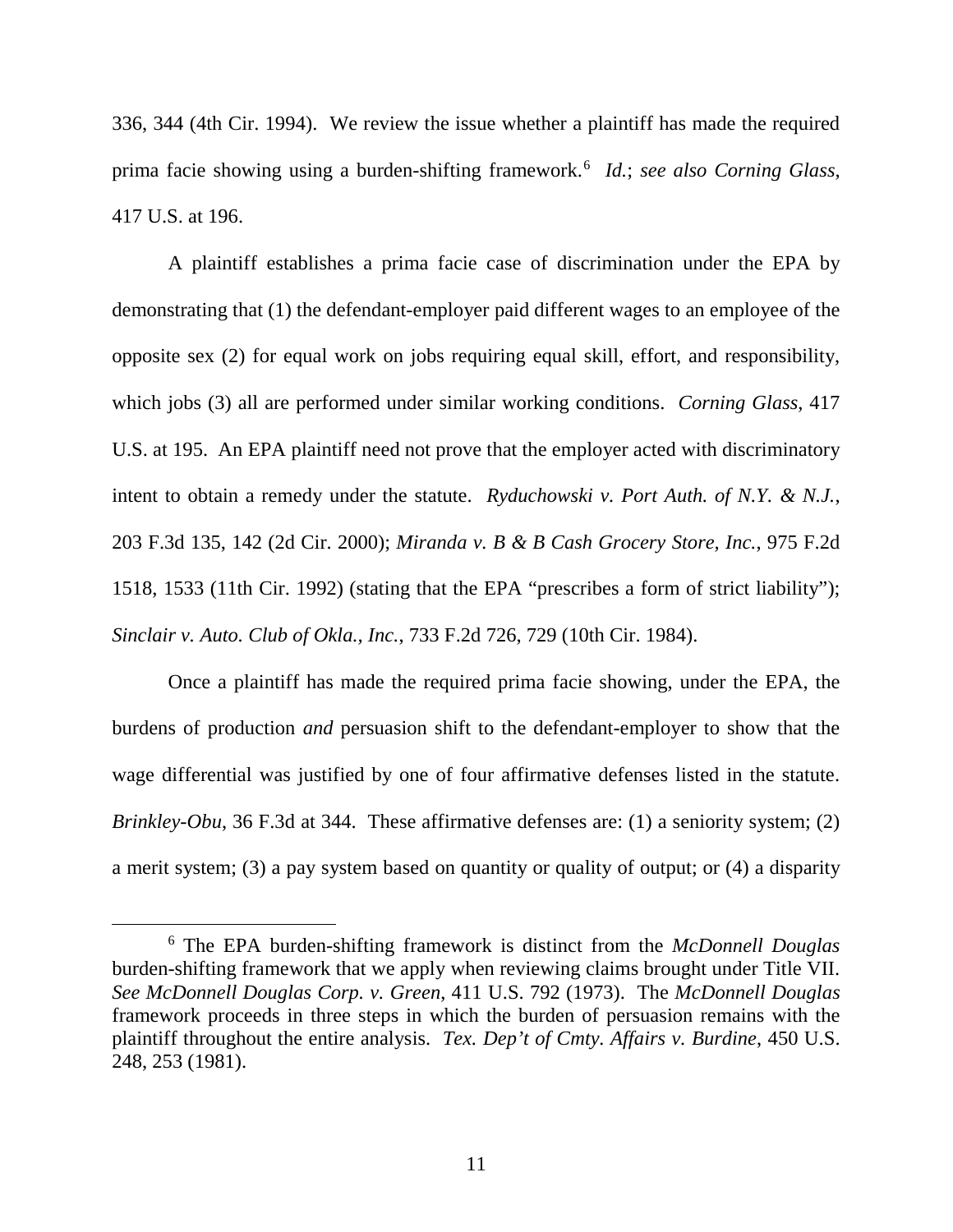based on any factor other than gender. 29 U.S.C. § 206(d)(1); *Corning Glass*, 417 U.S. at 195.To avoid liability, the defendant must prove one of these four affirmative defenses. 29 U.S.C. § 206(d)(1); *Brinkley-Obu*, 36 F.3d at 344. Accordingly, if the employer fails to establish as a matter of law, for purposes of summary judgment, or to persuade a fact finder, that one or more affirmative defenses are applicable in a particular case, the plaintiff will prevail. *See Brinkley-Obu*, 36 F.3d at 344.

While an employer may be entitled to summary judgment on an EPA claim if the employer establishes an affirmative defense as a matter of law, the burden on the employer necessarily is a heavy one.[7](#page-11-0) *See Mickelson v. N.Y. Life Ins. Co.*, 460 F.3d 1304, 1312 (10th Cir. 2006); *Stanziale v. Jargowsky*, 200 F.3d 101, 107–08 (3d Cir. 2000). The EPA prohibits disparities in pay between men and women "except where such payment *is made pursuant to*" one of the four statutory affirmative defenses. 29 U.S.C. § 206(d)(1) (emphasis added).

We agree with the Third and Tenth Circuits' explanation that this statutory language requires that an employer submit evidence from which a reasonable factfinder could conclude not simply that the employer's proffered reasons *could* explain the wage disparity, but that the proffered reasons *do in fact* explain the wage disparity. *See Stanziale*, 200 F.3d at 107–08; *Mickelson*, 460 F.3d at 1312 (quotation and citation omitted). Thus, because the employer in an EPA action bears the burden of ultimate

<span id="page-11-0"></span><sup>&</sup>lt;sup>7</sup> In contrast, in a Title VII case, the employer need only proffer a legitimate, nondiscriminatory reason for the challenged action, and is not required to establish that the cited reason *in fact* motivated the employer's decision. *McDonnell Douglas*, 411 U.S. at 802.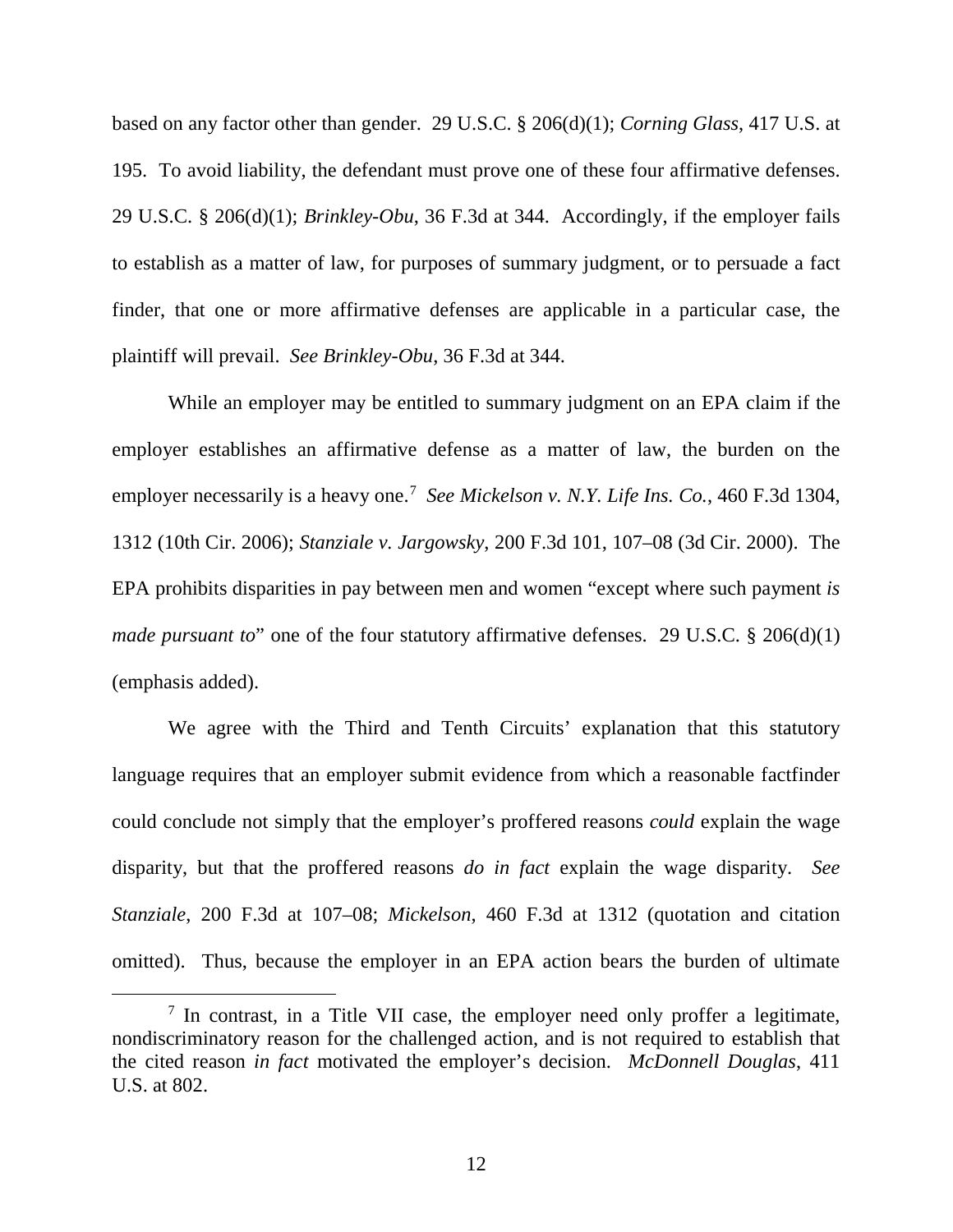persuasion, once the plaintiff has established a prima facie case the employer will not prevail at the summary judgment stage unless the employer proves its affirmative defense so convincingly that a rational jury could not have reached a contrary conclusion. *See Stanziale*, 200 F.3d at 108; *Tenkku v. Normandy Bank*, 348 F.3d 737, 741 n.2 (8th Cir. 2003) ("At the summary judgment stage of the proceedings, the employer's justification for the differences is irrelevant, unless it is strong enough to establish one of the statutory affirmative defenses as a matter of law.").

#### B.

We turn now to consider the issue whether the claimants made a prima face showing of discrimination under the EPA. To satisfy their burden, the claimants were required to show that (1) they were paid less than one or more males, for (2) performing work of substantially equal skill, effort, and responsibility, and that (3) such work was performed under similar working conditions. *Corning Glass*, 417 U.S. at 195. We hold that the claimants have made this required showing.

First, the record plainly establishes, and MIA does not dispute, that the claimants were paid less than the male comparators. Cordaro's and Green's respective starting salaries, of \$43,495 and \$43,759, were lower than the starting salaries of all four male comparators. Rogers' starting salary of \$46,268 was lower than Conticello's starting salary of \$49,[8](#page-12-0)42.<sup>8</sup>

<span id="page-12-0"></span><sup>&</sup>lt;sup>8</sup> The fact that there were other male MIA employees hired at the same grade and step as the claimants at about the same time does not change our evaluation of the male comparators identified by the EEOC. The EPA does not dictate to a plaintiff what (Continued)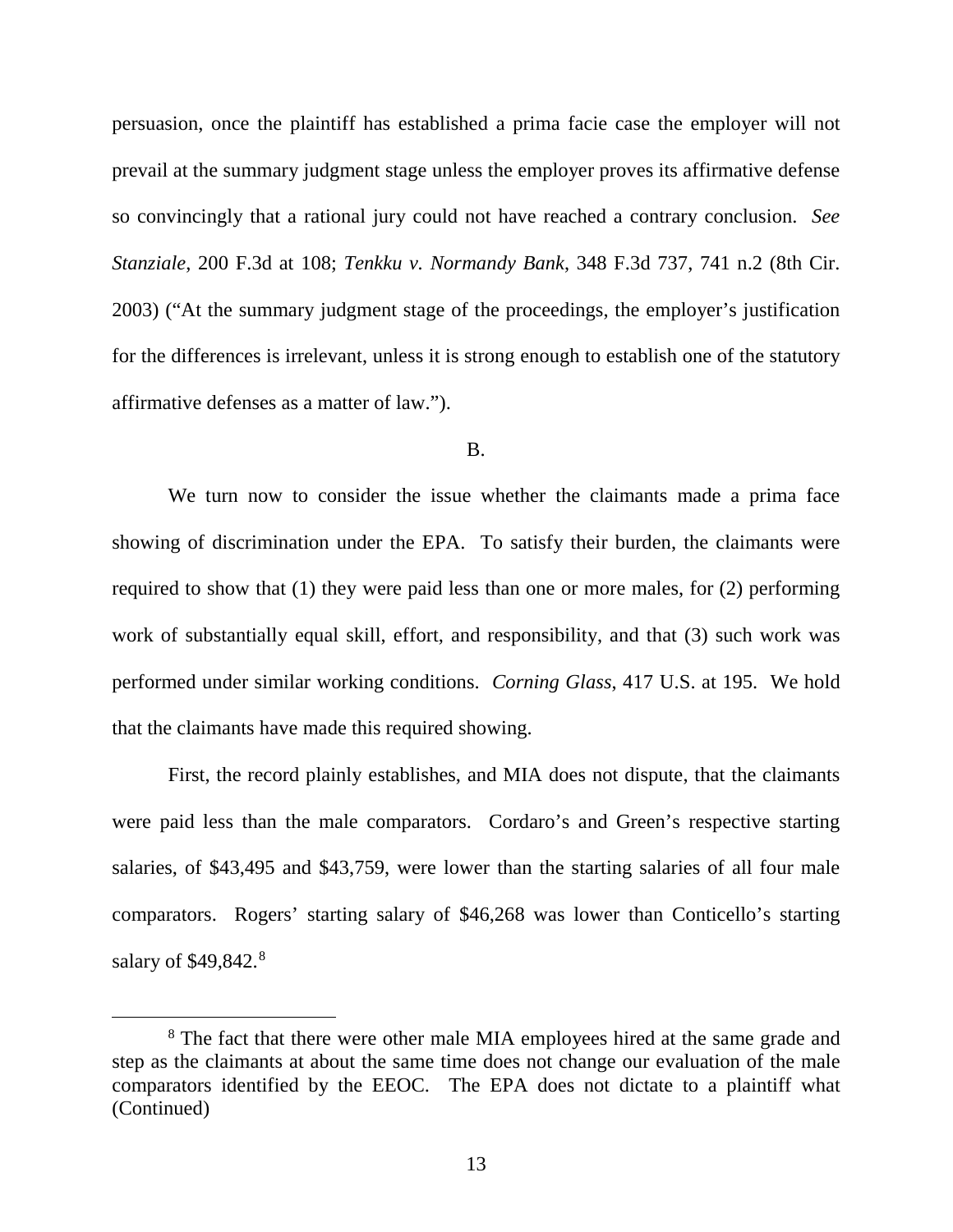The record also shows that the claimants and the male comparators performed substantially equal work. It is undisputed that the claimants and the four male comparators each held the same position as Fraud Investigators. Though sharing a job title and a job description is not dispositive of this issue, *see Brobst v. Columbus Servs. Int'l*, 761 F.2d 148, 155 (3d Cir. 1985), nothing in the record suggests that the male Fraud Investigators performed work requiring skill, effort, or responsibility different from that required by the work performed by the female Fraud Investigators. Indeed, MIA affirmatively admitted before the district court that the claimants performed "identical job[s] as other Insurance Fraud Investigators."

The fact that other male employees at MIA performed substantially identical work but made less money than the claimants does not require us to reach a different conclusion. An EPA plaintiff is not required to demonstrate that males, as a class, are paid higher wages than females, as a class, but only that there is discrimination in pay against an employee with respect to one employee of the opposite sex. *See Fowler v. Land Mgmt. Groupe, Inc.*, 978 F.2d 158, 161 (4th Cir. 1992) ("A female plaintiff bears the burden of proof of establishing a prima facie case by showing [among other things] that [ ] her employer pays her a lower wage than *a* male counterpart . . . ." (emphasis added)). The undisputed facts in the present record establish that each claimant earned

 $\overline{a}$ 

comparator she must choose, but requires only that, for the purposes of establishing a prima facie case, she choose a comparator of the opposite sex who performs substantially equal work for greater pay. 29 U.S.C. § 206(d); *see Corning Glass*, 417 U.S. at 195 (identifying the elements of an EPA prima facie case).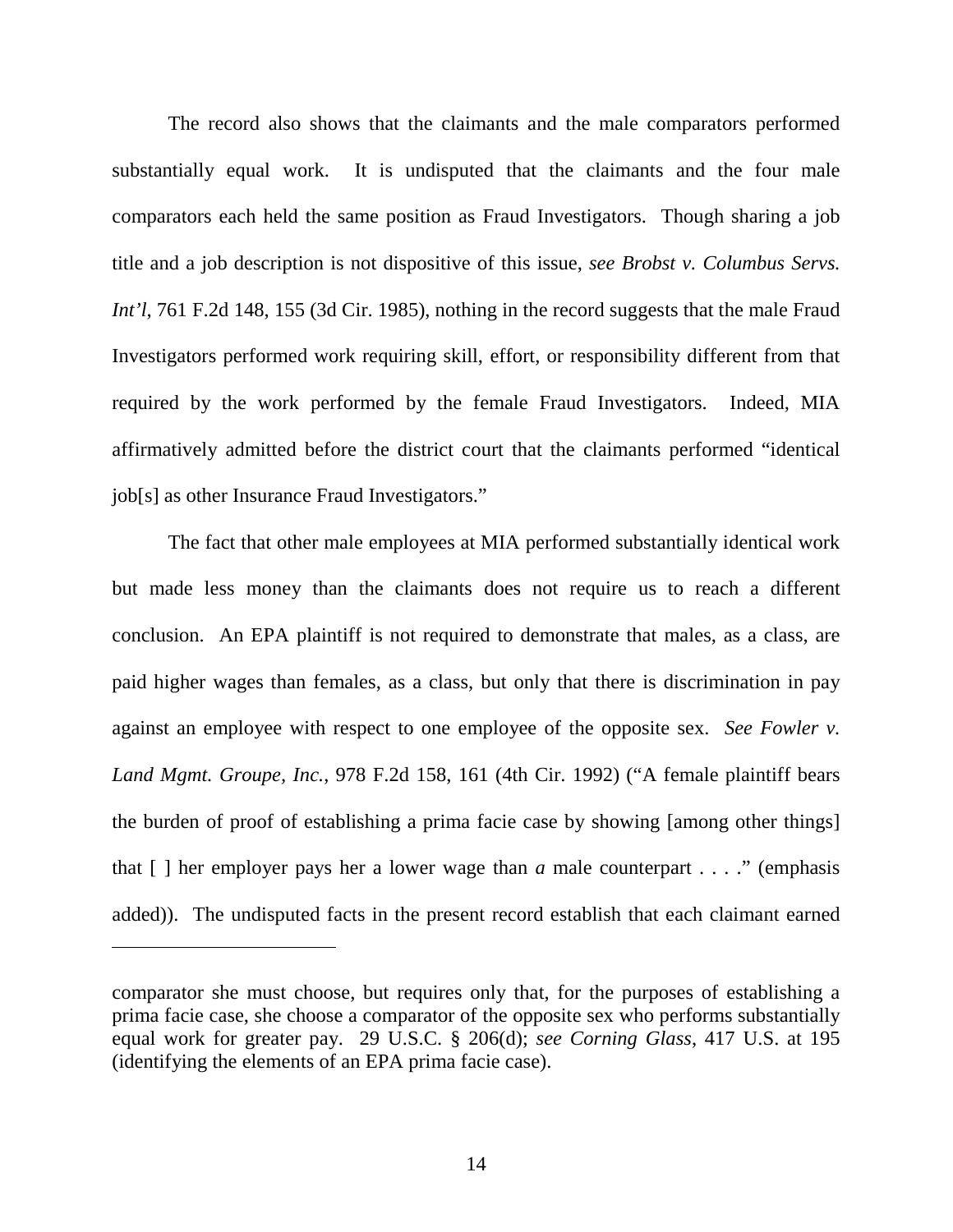less than at least one male comparator performing substantially equal work. These undisputed facts alone satisfy the EEOC's prima facie burden.

Our conclusion is not altered by the fact that the male comparators were hired at higher step levels than at least one of the claimants, allegedly based on their background experience, relevant professional designations, and licenses or certifications. Such experience and other factors are relevant only to any affirmative defense asserted by MIA, not to the issue whether the EEOC has satisfied its prima facie burden. Instead, as we have explained, at this initial stage we ask only whether the claimants and the identified comparators worked jobs requiring "equal skill, effort, and responsibility," and whether each claimant was paid less than one or more comparators. *See* 29 U.S.C. § 206(d)(1); *Fowler*, 978 F.2d at 161. As both these requirements are met here, the EEOC has established a prima facie case of wage discrimination under the EPA.<sup>[9](#page-14-0)</sup>

## $C_{\cdot}$

Because the claimants established a prima facie case of discrimination under the EPA, MIA was not entitled to summary judgment unless a rational jury could not have rejected MIA's proffered reasons for the wage disparities. *See Stanziale*, 200 F.3d at 107. Here, MIA asserts one affirmative defense, namely, that a factor other than the

<span id="page-14-0"></span><sup>&</sup>lt;sup>9</sup> The dissent appears to take issue with Congress's determination of what constitutes a prima facie case of discrimination under the EPA. We are not free to disregard the policy choices made by Congress but, instead, must ensure that both private and public entities comply with the law as written.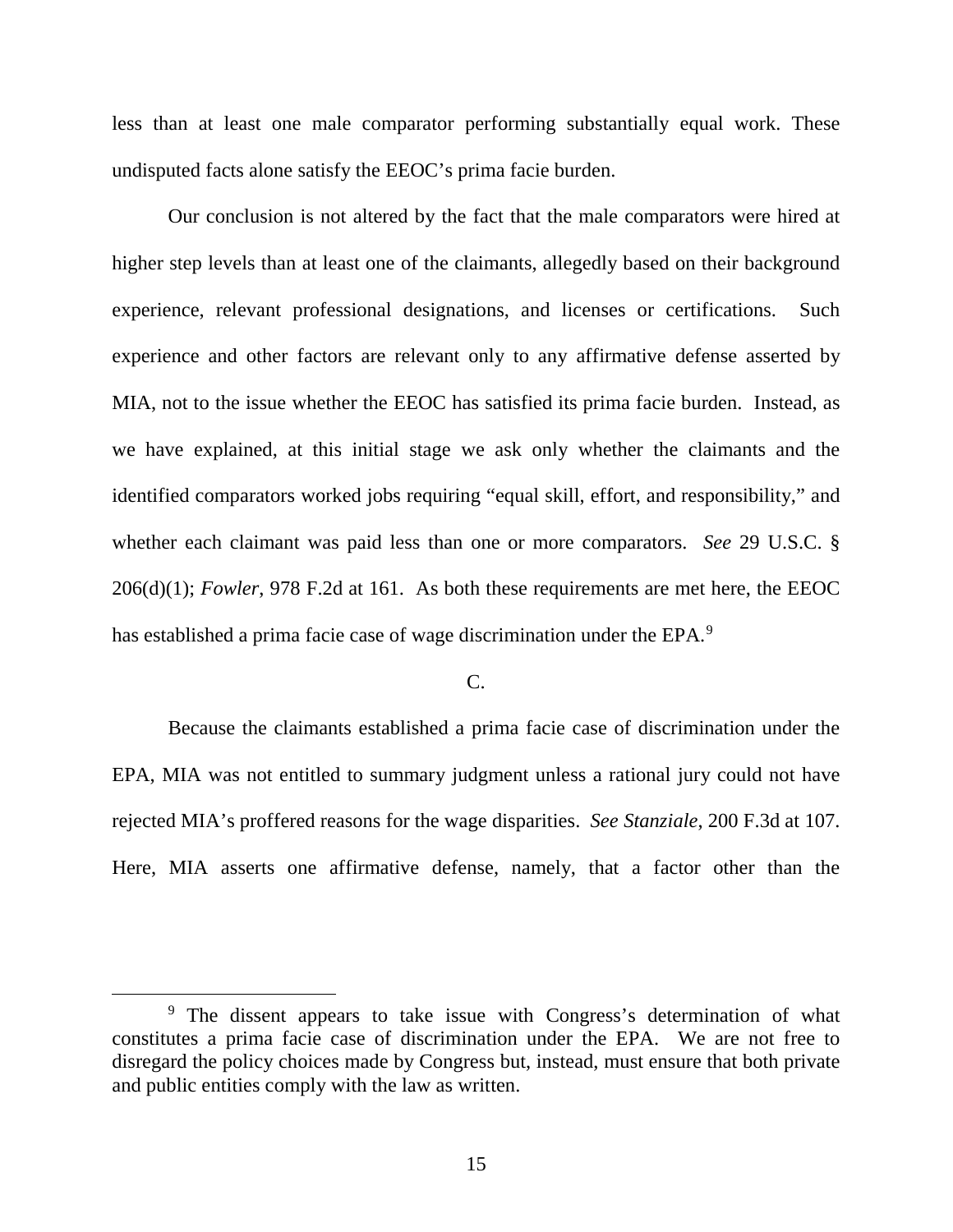comparators' gender justifies the wage disparity.<sup>[10](#page-15-0)</sup> 29 U.S.C. § 206(d)(1). In support of this defense, MIA offers two allegedly gender-neutral reasons for the disparity: (1) MIA's use of the state's Standard Salary Schedule, which classifies each position to a grade level and assigns each new hire to a step within that grade level; and (2) the comparators' experience and qualifications. We conclude that MIA has not adduced evidence sufficient to require a factfinder to conclude that either of these two reasons actually occasioned the undisputed wage disparities.

MIA cannot shield itself from liability under the EPA solely because MIA uses the state's Standard Salary Schedule and awards credit for prior state employment or a lateral transfer within the state employment system. *See Brinkley-Obu*, 36 F.3d at 339 n.3, 340– 41, 353 (rejecting an employer's argument that a jury verdict in the employee-plaintiff's favor should be reversed because of the employer's gender-neutral compensation system); *Aldrich v. Randoph Cent. Sch. Dist.*, 963 F.2d 520, 525 (2d Cir. 1992). Although the Standard Salary Schedule is facially neutral, MIA exercises discretion each time it assigns a new hire to a specific step and salary range based on its review of the hire's qualifications and experience. A fact finder faced with the present record could

<span id="page-15-0"></span><sup>&</sup>lt;sup>10</sup> During the district court proceedings, MIA argued that its use of the Standard Salary Schedule constituted a "merit system" for purposes of establishing a merit-based defense under the EPA. *See* 29 U.S.C. § 206(d)(1). On appeal, however, MIA's brief focuses solely on the "factor other than sex" defense. We therefore do not address any merit-based defense argument previously raised because such argument has been abandoned. *See* Fed. R. App. P. 28(a)(6), (8) (stating that appellant's brief must contain the appellant's "contentions and the reasons for them, with citations to the authorities and parts of the record on which the appellant relies"); *Edwards v. City of Goldsboro*, 178 F.3d 231, 241 n.6 (4th Cir. 1999).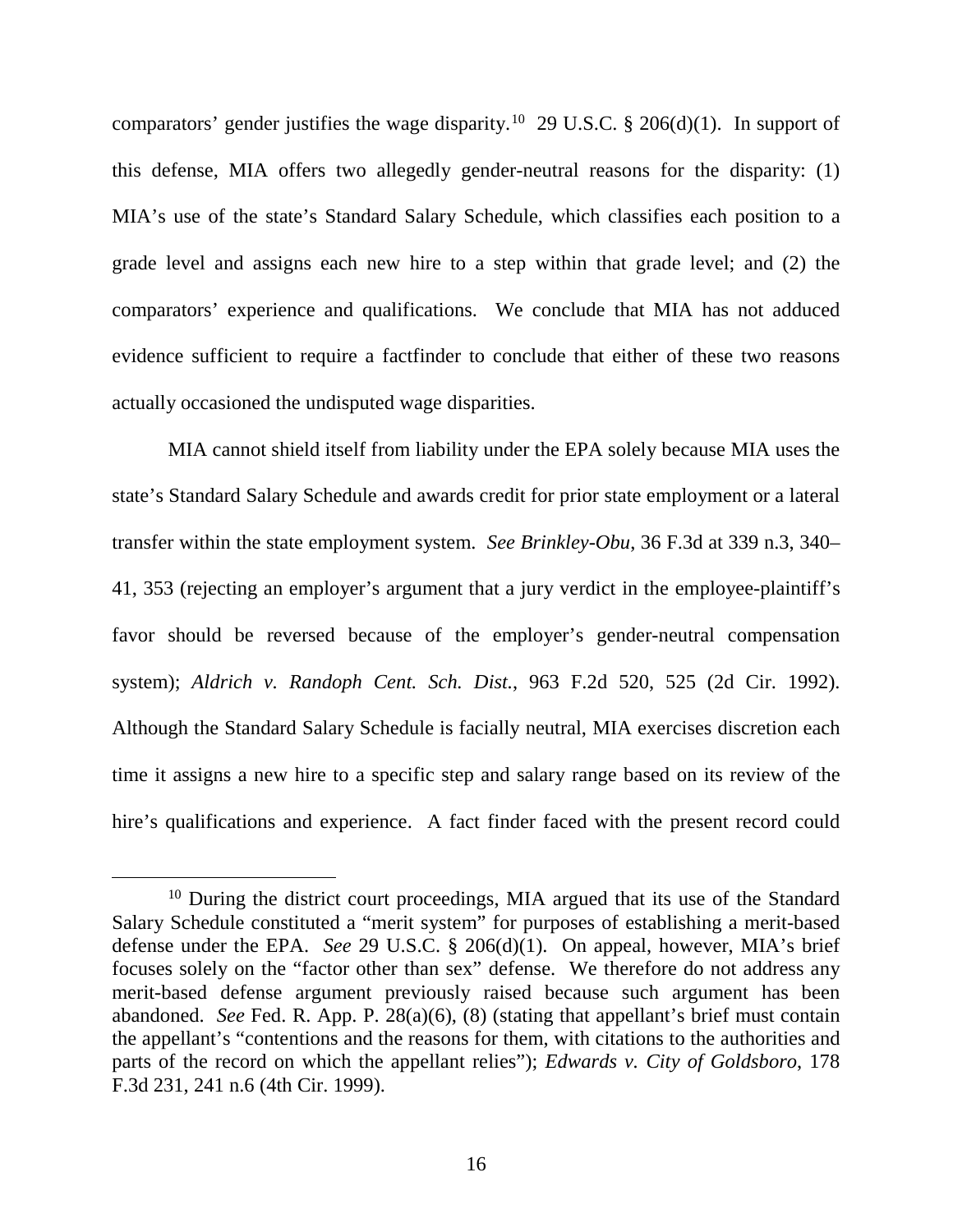have determined that, when exercising this discretion, MIA at least in part based its assignment of the claimants' step levels on their gender with a resulting diminution of their assigned starting salary. Therefore, while MIA uses a facially gender-neutral compensation system, MIA still must present evidence that the job-related distinctions underlying the salary plan, including prior state employment, *in fact* motivated MIA to place the claimants and the comparators on different steps of the pay scale at different starting salaries. *See Stanziale*, 200 F. 3d at 107–08.

MIA additionally argues that the pay disparities are justified by the difference between the experience and qualifications of the comparators and the claimants. As an example, MIA notes that Hurley and Conticello both earned Certified Fraud Examiner designations, which MIA had advertised as a preferred designation during the hiring process. Further, MIA observes that Hurley, Conticello, and Jacobs previously had worked for the state of Maryland, and that Pennington had over 20 years of law enforcement experience.

We agree that qualifications, certifications, and employment history fall within the scope of the fourth affirmative defense which, as stated above, encompasses "a differential based on any factor other than sex." 29 U.S.C. § 206(d)(1); *see, e.g.*, *Ritter v. Mount St. Mary's Coll.*, 814 F.2d 986, 993 (4th Cir. 1987).And, certainly, the factors cited by MIA *could* explain the wage disparity between the claimants and the comparators. Nevertheless, as we have emphasized, a viable affirmative defense under the EPA requires more than a showing that a factor other than sex *could* explain or *may*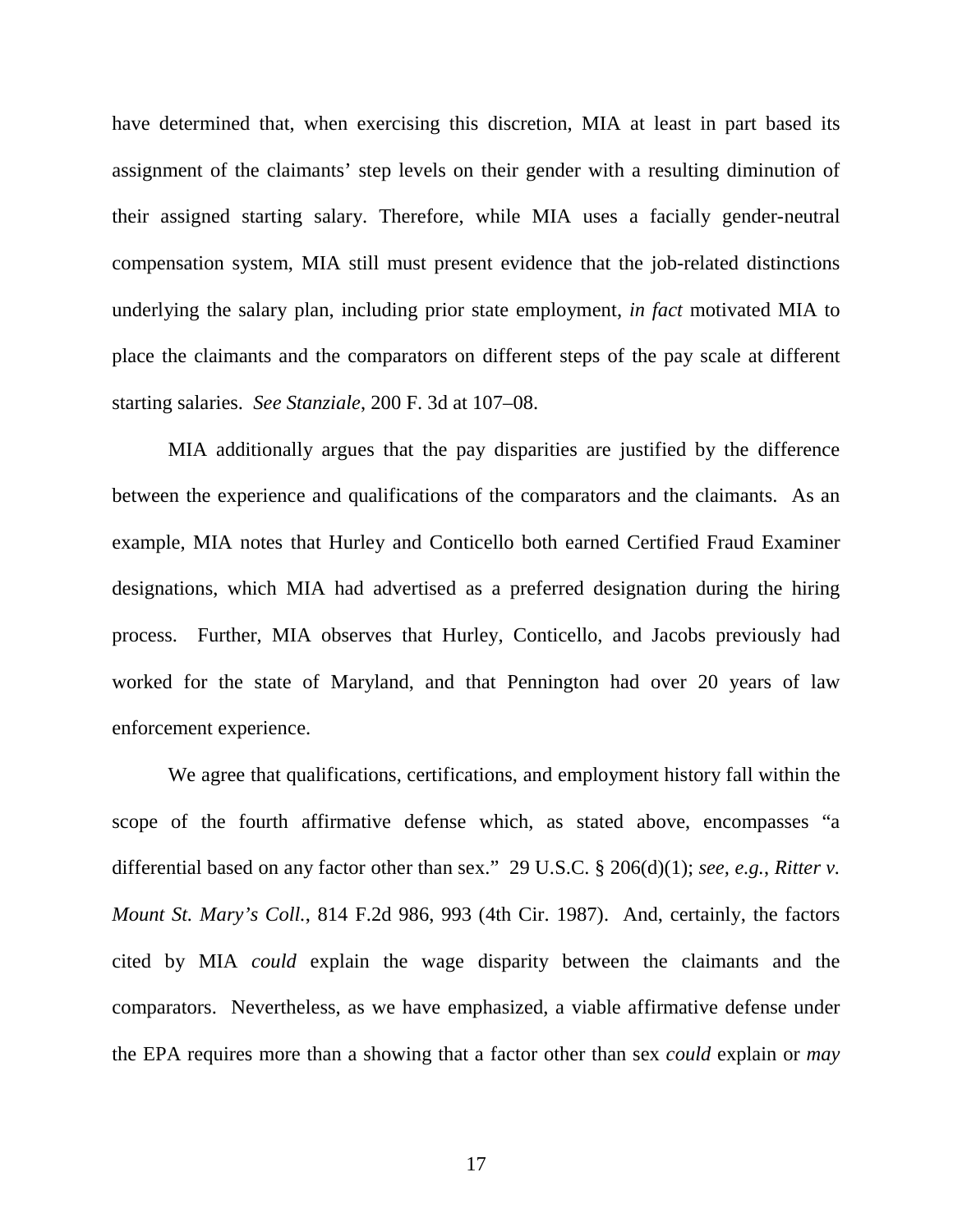explain the salary disparity. Instead, the EPA requires that a factor other than sex *in fact* explains the salary disparity.

The present record does not show, as a matter of law, that the reasons proffered by MIA do *in fact* explain the salary disparities. In particular, the record does not contain any contemporaneous evidence showing that the decisions to award Hurley, Jacobs, and Pennington their respective starting salaries were *in fact* made pursuant to their aforementioned qualifications. And, although there is some contemporaneous evidence regarding Conticello's hiring, this evidence is not sufficient to hold as a matter of law that his starting salary was assigned because of a factor other than sex. Although an official at MIA recommended that Conticello be hired at a higher starting salary than the typical investigator due to his prior experience, no evidence shows that the decision setting Conticello's salary was actually made on that basis.

Moreover, the claimants each had extensive prior investigative or law enforcement experience. At the very least, their prior experience is relevant to the position of Fraud Investigator and to the decisions fixing the claimants' starting salaries, and creates an issue of fact for the jury to decide whether MIA in fact objectively weighed the comparators' qualifications as being more significant than the claimants' qualifications.

For these reasons, we conclude that the district court erred in granting summary judgment in favor of MIA. Viewing the evidence in the light most favorable to the claimants, a jury would not be compelled to find that the reasons proffered by MIA were, in fact, the reasons for the disparity in pay awarded to the claimants and the comparators.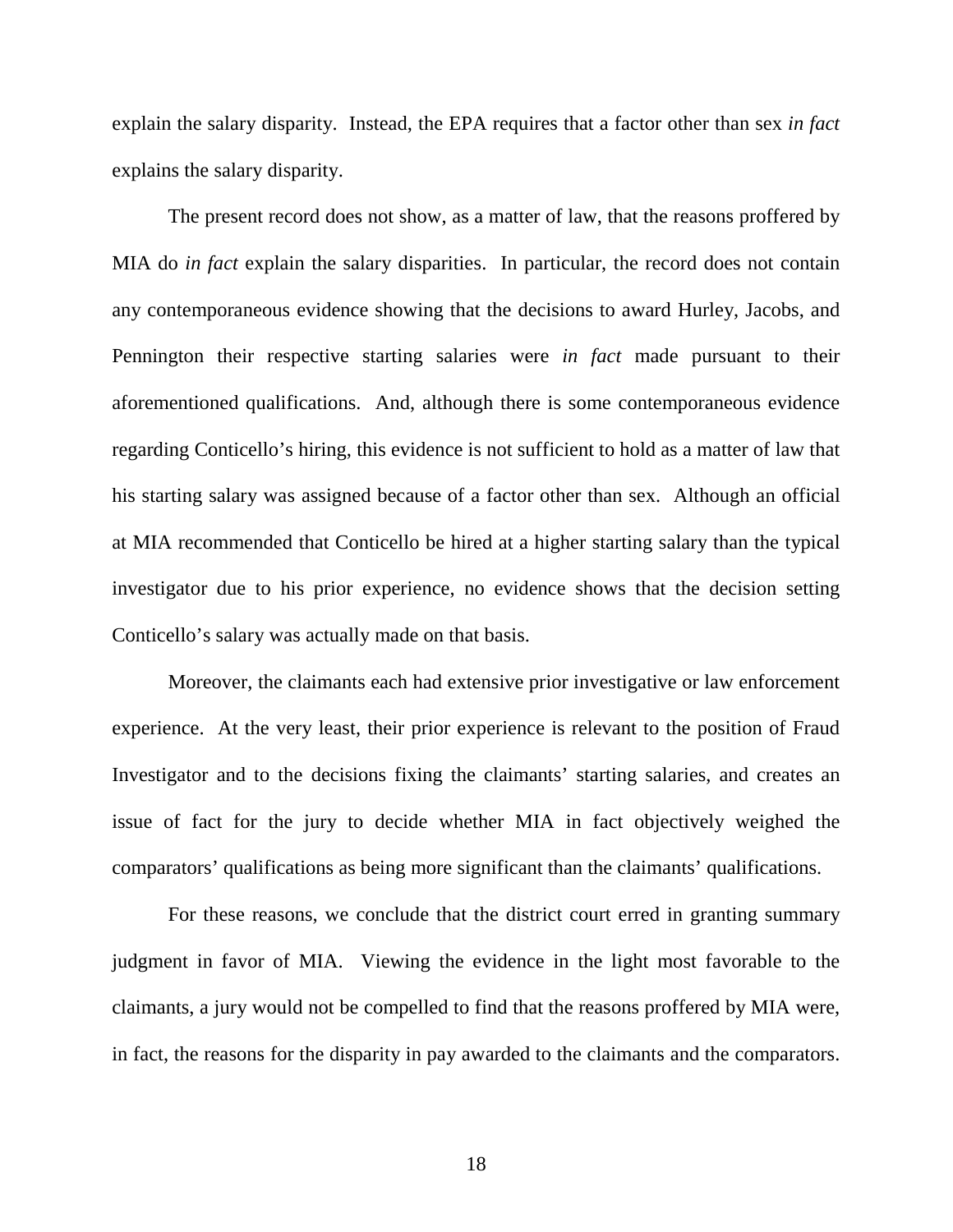MIA's affirmative defense must be weighed by a finder of fact against the other evidence in the case.

## III.

For these reasons, we vacate the district court's order granting summary judgment to MIA, and remand the case for further proceedings consistent with this opinion.<sup>[11](#page-18-0)</sup>

*VACATED AND REMANDEd*

<span id="page-18-0"></span><sup>&</sup>lt;sup>11</sup> On remand, among other things, the district court should address in the first instance whether Green's claim is timely. *See* 29 U.S.C. § 255(a); *Nealon v. Stone*, 958 F.2d 584, 591 n.5, 593 (4th Cir. 1992).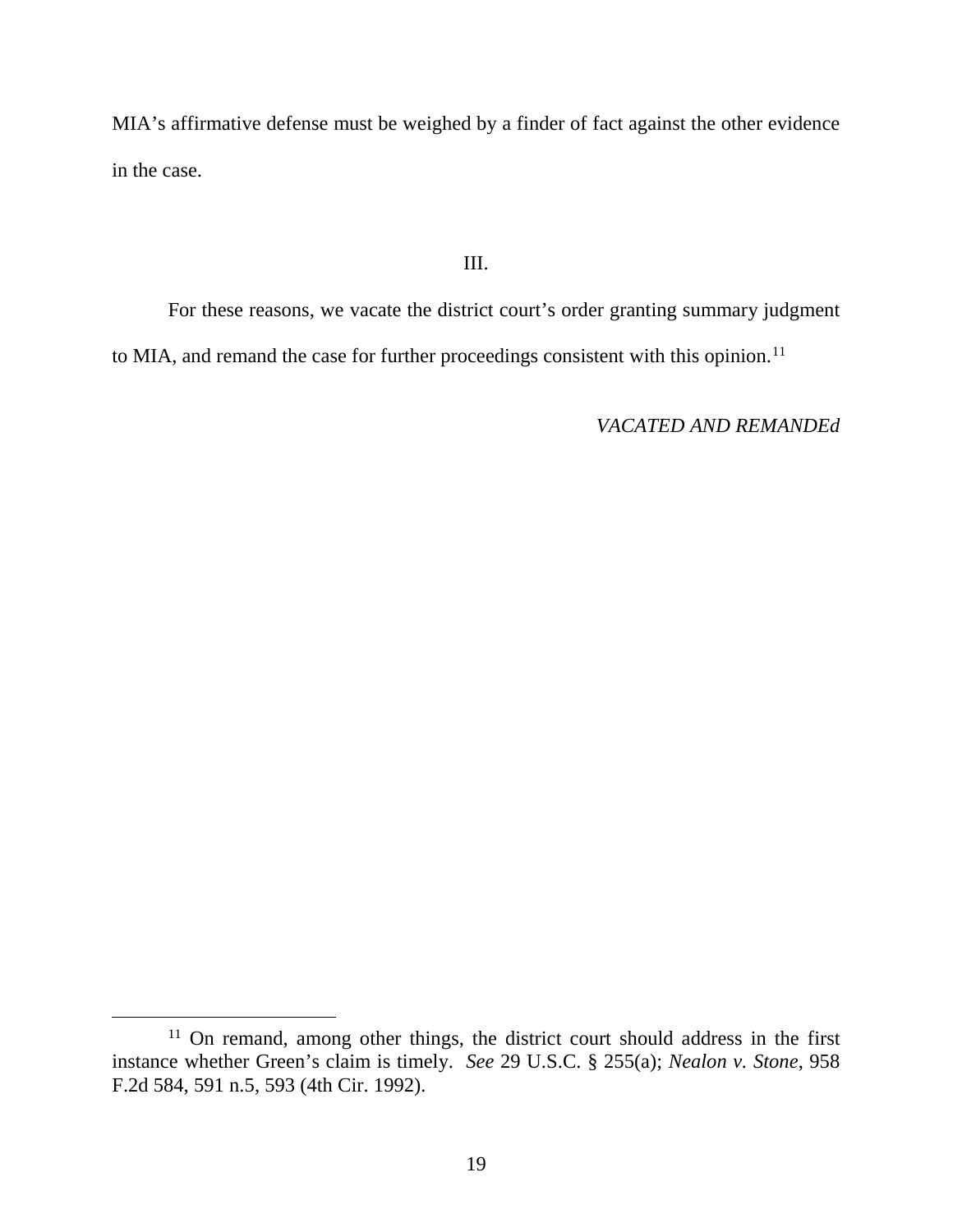WILKINSON, Circuit Judge, dissenting:

The majority refuses to so much as mention a state's sovereign interest in its own civil service. The place of state governments in our Republic has quite passed it by. Respect for states qua states fails to merit even the slight courtesies of lip service. The majority instead sounds a requiem of silence: states as constitutional entities have quietly expired.

And yet ours is not a Constitution of federal power only. The EEOC should not be able to bring a case as marginal as this one against a state. State workforces are highly regulated and regimented, and state law provides remedies for gender discrimination in all its forms. Simply put, state civil service systems are not hotbeds of gender bias, as this feeble suit makes all too clear.

I recognize that the EEOC is not acting in an adjudicative or regulatory capacity in this case. By bringing suit, though, the agency has consigned the state's sovereign interest in its own workforce wholly to the hands of federal authority. Here, a federal agency is bringing suit, the federal courts are deciding the suit, and federal law is providing the applicable rule of decision. In combination, this assertion of federal authority diminishes to an unacceptable extent the proper role of states in our constitutional system. Perhaps this federal takeover could be pardoned if this were a lawsuit of substance. But this is a thin, slight action.

Even if a federal statute can constitutionally be held to apply to the states, states can still utilize the Tenth Amendment to vindicate in litigation their constitutionally protected interests. At a very minimum, a case like this should not proceed to trial absent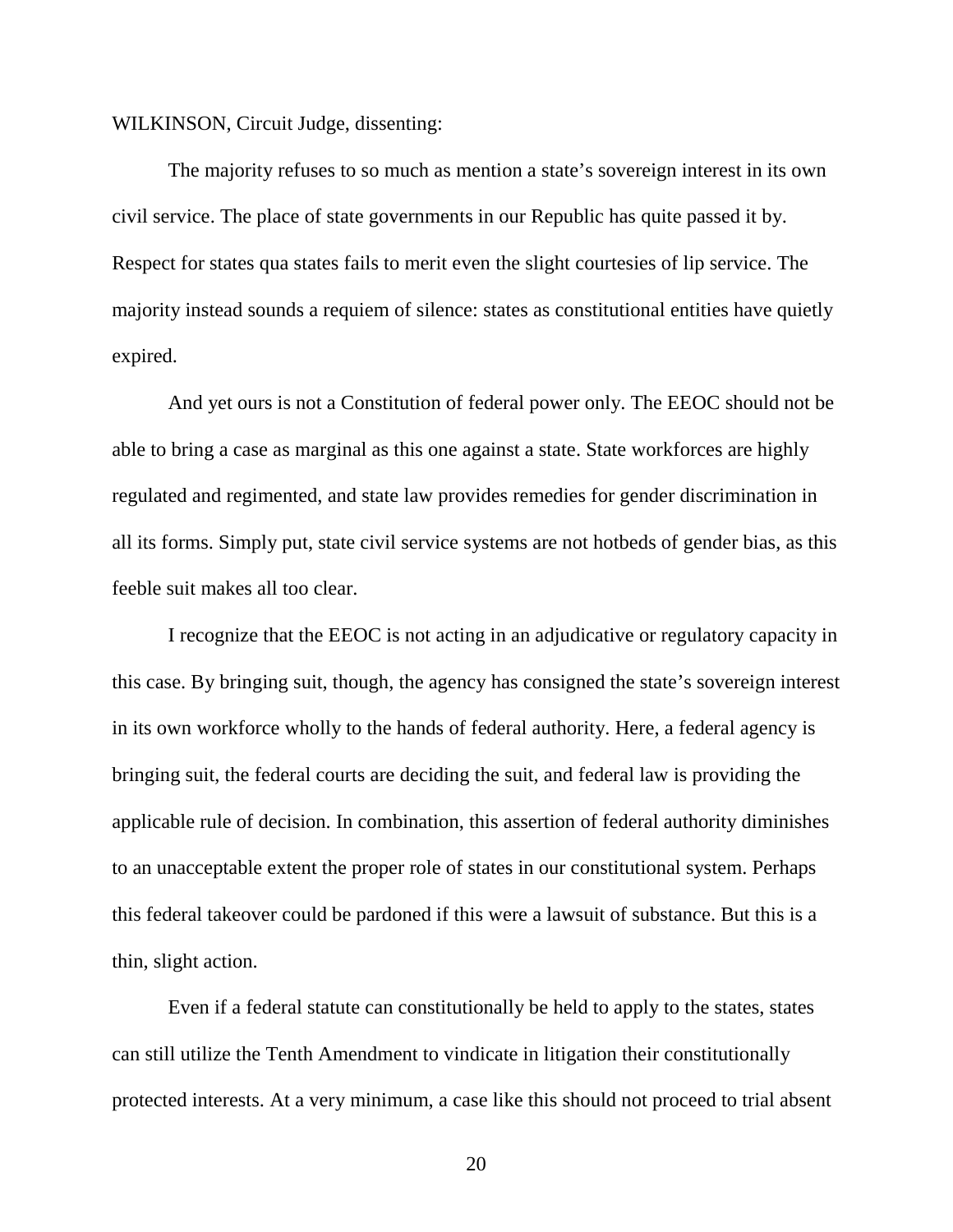clear and convincing evidence of the state's misconduct. The lax preponderance burden and summary judgment standard may be properly protective of a plaintiff's trial rights in most instances. But here they operate only to further subordinate a state's status.

For a federal agency to bring this tenuous case raises serious constitutional questions, and makes one wonder if Washington's overlords even know what dual sovereignty is all about. There are remedies for this kind of overreach, which I shall promptly address.

I.

Ours is a federal system of government. It was carefully designed to strike a balance between the need for enumerated federal authority and respect for the residual sovereignty of the states. One half of that balance the majority now leaves wholly in shadow. In fact, the majority does not even hint that this suit raises the question of the extent to which Congress's power may constitutionally extend over state civil service systems. The answer to this question is fundamental to our constitutional structure, and it is one the Supreme Court has struggled with for decades.

#### A.

For present purposes, our story begins with *National League of Cities v. Usery*, 426 U.S. 833 (1976), a case involving the Fair Labor Standards Act (FLSA). The FLSA initially covered only private employers and was upheld as a valid exercise of Congress's commerce power. *See United States v. Darby*, 312 U.S. 100, 115–16 (1941). Congress later amended it to also cover state employers. An assortment of states, cities, and their representatives challenged these amendments as unconstitutional. *See National League of*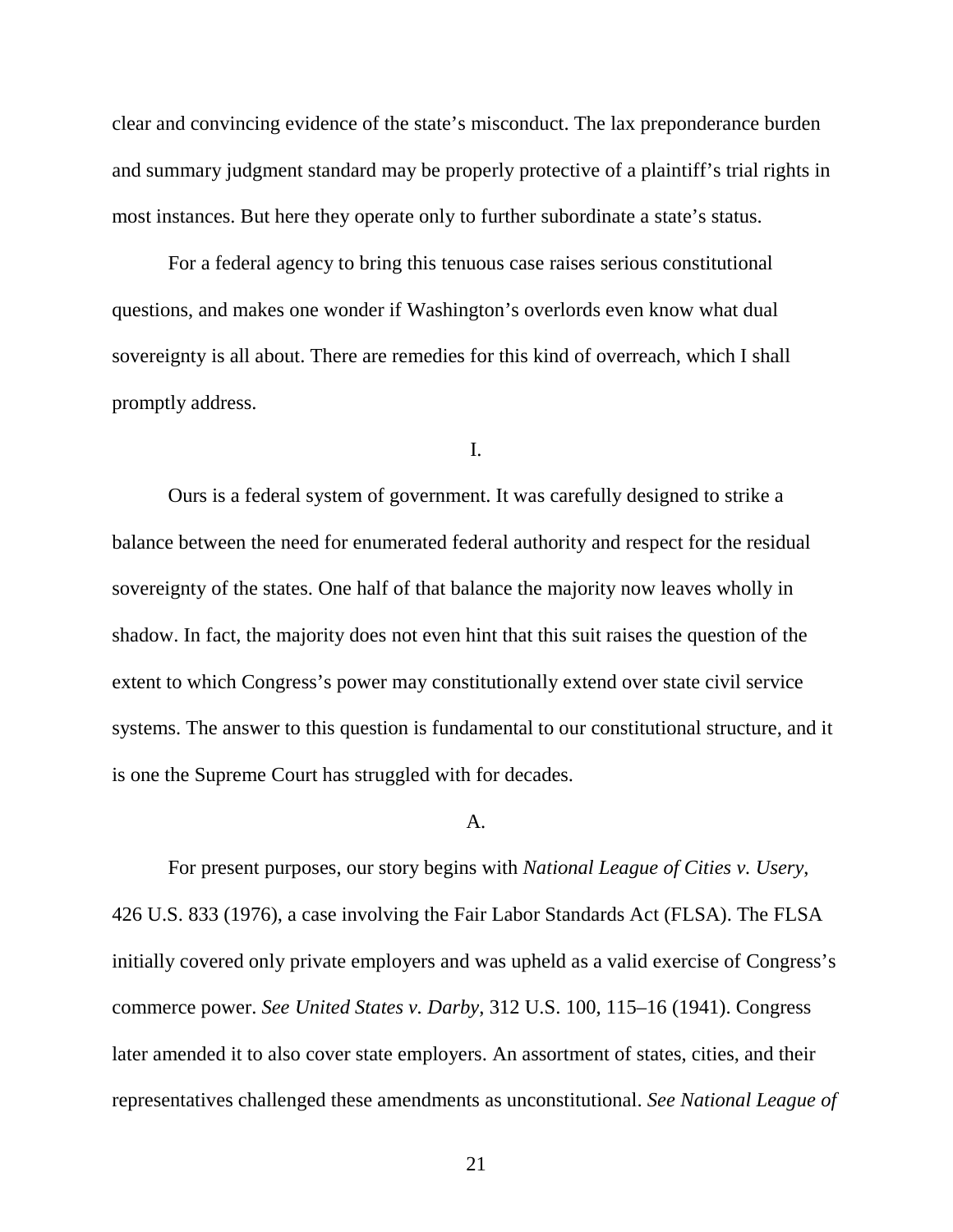*Cities*, 426 U.S. at 836–37. They argued that "our federal system of government imposes definite limits upon the authority of Congress to regulate the activities of the States as States by means of the commerce power." *Id*. at 842.

The Supreme Court agreed. It explained that Congress's commerce power, while broad, was nonetheless subject to distinct limitations. *Id.* at 841–43. One such limitation is the structure of our federal system as reflected in the Tenth Amendment's reservation of powers to the states. *Id.* at 842–43. The Court stressed that "the States as States stand on a quite different footing from an individual or a corporation when challenging the exercise of Congress' power to regulate commerce." *Id.* at 854. States are themselves "coordinate element[s] in the system established by the Framers for governing our Federal Union." *Id.* at 849. Allowing Congress to regulate "States in their capacities as sovereign governments" under the guise of the commerce power "would impair the States' 'ability to function effectively in a federal system.'" *Id.* at 852 (quoting *Fry v. United States*, 421 U.S. 542, 547 n.7 (1975)). For these reasons, the Court held that Congress lacked authority under the Commerce Clause to extend the FLSA's minimumwage and overtime provisions to the States "in areas of traditional governmental functions." *Id.*

In *Garcia v. San Antonio Metropolitan Transit Authority*, 469 U.S. 528 (1985), the Supreme Court by a 5–4 vote abandoned the project of limiting federal interference with traditional state functions. That case presented the question whether "municipal ownership and operation of a mass-transit system" was a "traditional governmental function." *Id.* at 530. Rather than answer this question, the majority opted to jettison the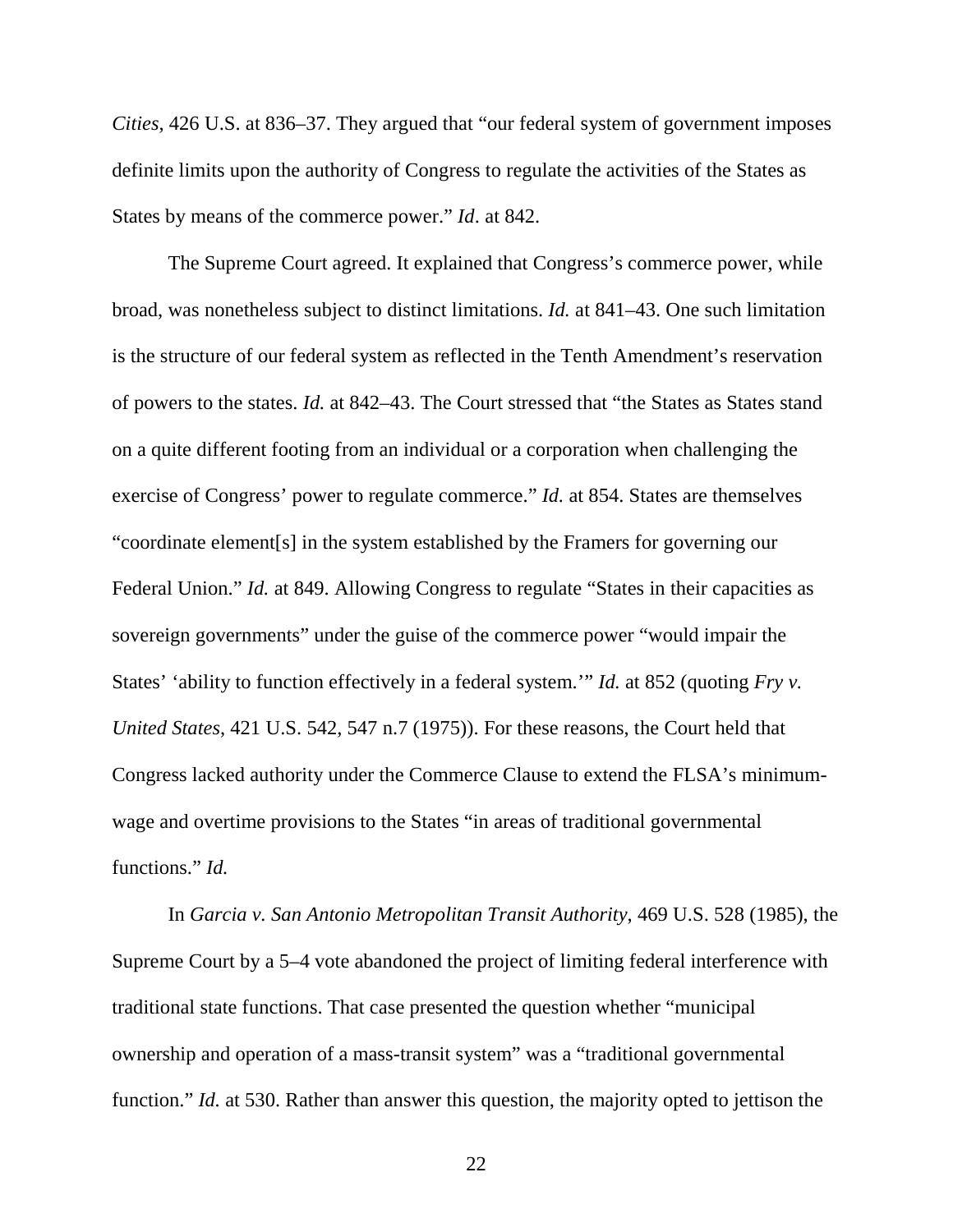entire inquiry. It reasoned that the task of identifying traditional governmental functions was "difficult, if not impossible" because the Court had been unable to craft a welldefined "organizing principle" in close to a decade. *Id.* at 539. And despite recognizing that Congress has only limited powers in our constitutional system, the majority determined that the Court had little role to play in enforcing those limits. It deemed the "basic limit on the federal commerce power" to be more properly policed through the "political process" and "state participation in federal governmental action" than in the courts. *Id.* at 556. Based on this analysis, the Court overruled *National League of Cities* and concluded that the FLSA could be constitutionally applied to state transit systems. *Id.* at 531, 554.

Justices Rehnquist and O'Connor in dissent predicted that, like the reign of *National League of Cities* before it, *Garcia*'s rule would be finite. Justice Rehnquist predicted that the vision of federalism espoused in *National League of Cities* would "in time again command the support of a majority of this Court." *Id.* at 580 (Rehnquist, J., dissenting). Justice O'Connor agreed. She forecast that the Court would "in time again assume its constitutional responsibility" for "oversee[ing] the Federal Government's compliance with its duty to respect the legitimate interests of the States." *Id.* at 581, 589 (O'Connor, J., dissenting).

True to these predictions, in the years since *Garcia*, the Supreme Court has proceeded to chip away at that case's underlying rationale. The Court has rejected discrete attempts at federal overreach and exhibited its commitment to protecting the place of states in the constitutional scheme. *See, e.g.*, *United States v. Morrison*, 529 U.S.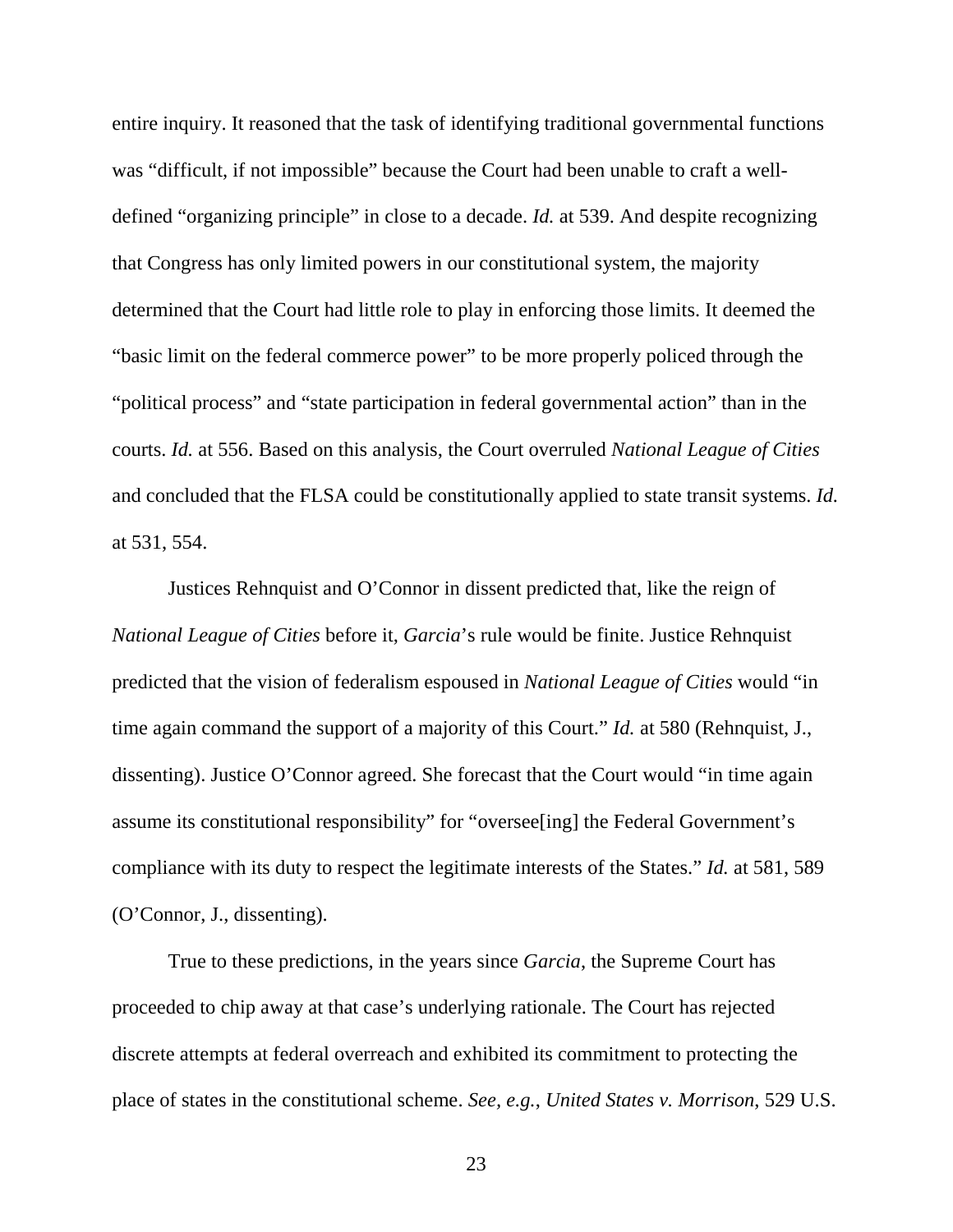598, 617–19 (2000) (holding that the Violence Against Women Act's civil remedy for the victims of gender-motivated violence exceeded Congress's commerce power because regulation of "intrastate violence . . . has always been the province of the States"); *Alden v. Maine*, 527 U.S. 706, 754 (1999) (holding that the FLSA exceeded Congress's Article I powers by abrogating state sovereign immunity in state courts); *Printz v. United States*, 521 U.S. 898, 919, 933 (1997) (holding that the Brady Handgun Violence Prevention Act violated the Tenth Amendment by conscripting state law enforcement officers to perform background checks on prospective handgun purchasers); *Seminole Tribe of Florida v. Florida*, 517 U.S. 44, 71–73 (1996) (holding that the Indian Gaming Regulatory Act violated the Eleventh Amendment by abrogating state sovereign immunity in federal courts); *United States v. Lopez*, 514 U.S. 549, 564–68 (1995) (holding that the Gun-Free School Zones Act's prohibition on carrying firearms in school zones exceeded Congress's commerce power because it regulated a noneconomic activity in an area "where States historically have been sovereign"); *New York v. United States*, 505 U.S. 144, 177 (1992) (holding that the Low-Level Radioactive Waste Policy Act exceeded Congress's commerce power because it compelled states to regulate the disposal of radioactive waste according to Congress's instruction).

Overruling *Garcia* is not a step any court would take lightly. Nor is it one we are even empowered to take. *See Rodriguez de Quijas v. Shearson/Am. Express, Inc.*, 490 U.S. 477, 484 (1989) ("[T]he Court of Appeals should follow the case which directly controls, leaving to this Court the prerogative of overruling its own decisions."). But it is not improper for us to observe that in the wake of *Garcia*, the states' corporeal interest in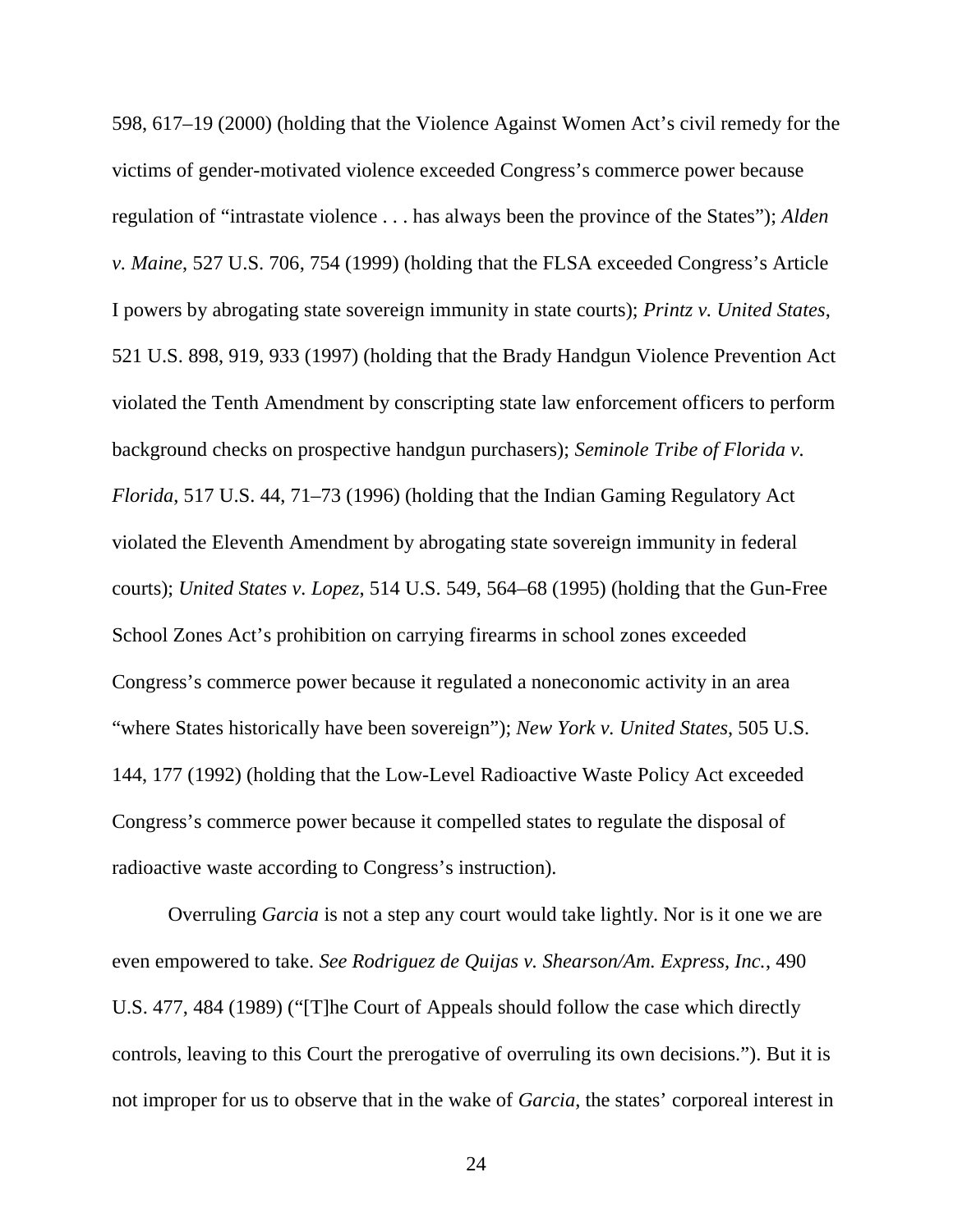our constitutional order has been left remarkably denuded. A state's right to manage its own workforce lies at the heart of this interest. This organic interest of the states differs from the more peripheral interests implicated by many of the abovementioned holdings. The organic interest of governments protects their ability to proceed as autonomous bodies on a day-to-day basis. Or, to use an indelicate phrase, it relates to the states' control over their own bodily functions.

To say that the sole constraints on federal oversight of state organic functions are political is to ignore centuries of growth in the sheer size of the federal government, centuries of expansion in the scope of federal control and areas of federal oversight, and centuries of experience with the appetite of one part of government to enhance its own power at another part's expense. Much of this federal growth was not only necessary but also salutary. Much of it helped to bind us economically as one nation and expand to all our most basic protections of civil rights and liberties. But applauding a development need not mean the loss of all sense of qualification and degree. The expanded federal role, for all its value, risks leaving states abandoned by the wayside. The concentration of federal power risks leaving liberty moribund and the vitality envisioned by the Framers dispiritingly inert. Instead of both checks and balances, we are now left with the prospect of irreversible centuries of neither.

### B.

The states' vulnerability to federal overreach is, as noted, alarming where their sovereign interests are at their zenith: in the management of their own workforces. States have passed extensive, gender-neutral regulations to govern their civil services. Such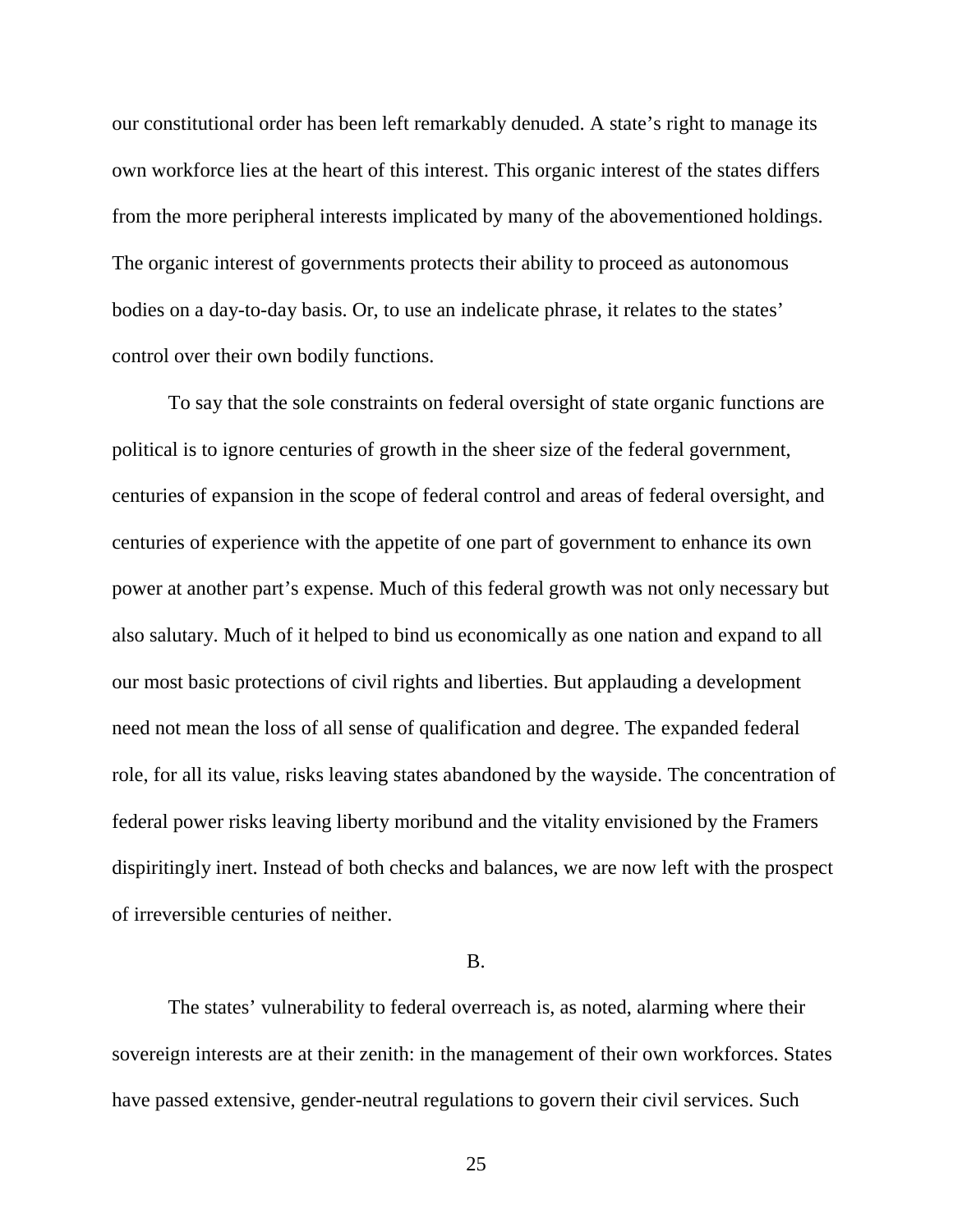regulations can and often do include state remedies to address gender discrimination in all of its forms: the matter of pay inequity has not gone unnoticed.

Maryland is no exception in this regard. Like the federal government, Maryland has its own Grade/Step system and its own Equal Pay for Equal Work Act, which prohibits "paying a wage to employees of one sex or gender identity at a rate less than the rate paid to employees of another sex or gender identity if both employees work in the same establishment and perform work of comparable character or work on the same operation, in the same business, or of the same type." Md. Code, Lab. & Empl. § 3- 304(b)(1). This prohibition expressly applies to government employers, including the state itself. *Id.* at § 3-301(b)(1). The Maryland legislature has also prohibited sex discrimination of all kinds in state employment, Md. Code, State Pers. & Pens. § 2- 302(b)(1)(xi), and established an extensive Equal Employment Opportunity Program for civil servants that in many ways mirrors the federal EEOC, *id.* at § 5-201 to -215. These regulations both reflect the state's robust sovereign interest in this area and the utilization of that sovereign interest to achieve gender pay equity.

Maryland courts have hardly been reluctant to enforce these provisions, further obviating the need for unwarranted federal overreach. Indeed, Maryland courts have recognized that the EPA established only "a baseline rule" that states may and do supplement in promoting pay equity, meriting robust enforcement of Maryland's Equal Pay for Equal Work Act. *Gaskins v. Marshall Craft Assocs., Inc.*, 678 A.2d 615, 618–20 (Md. Ct. Spec. App. 1996). Other examples of Maryland courts enforcing employment discrimination laws are simply too numerous to list, but even a brief sampling illustrates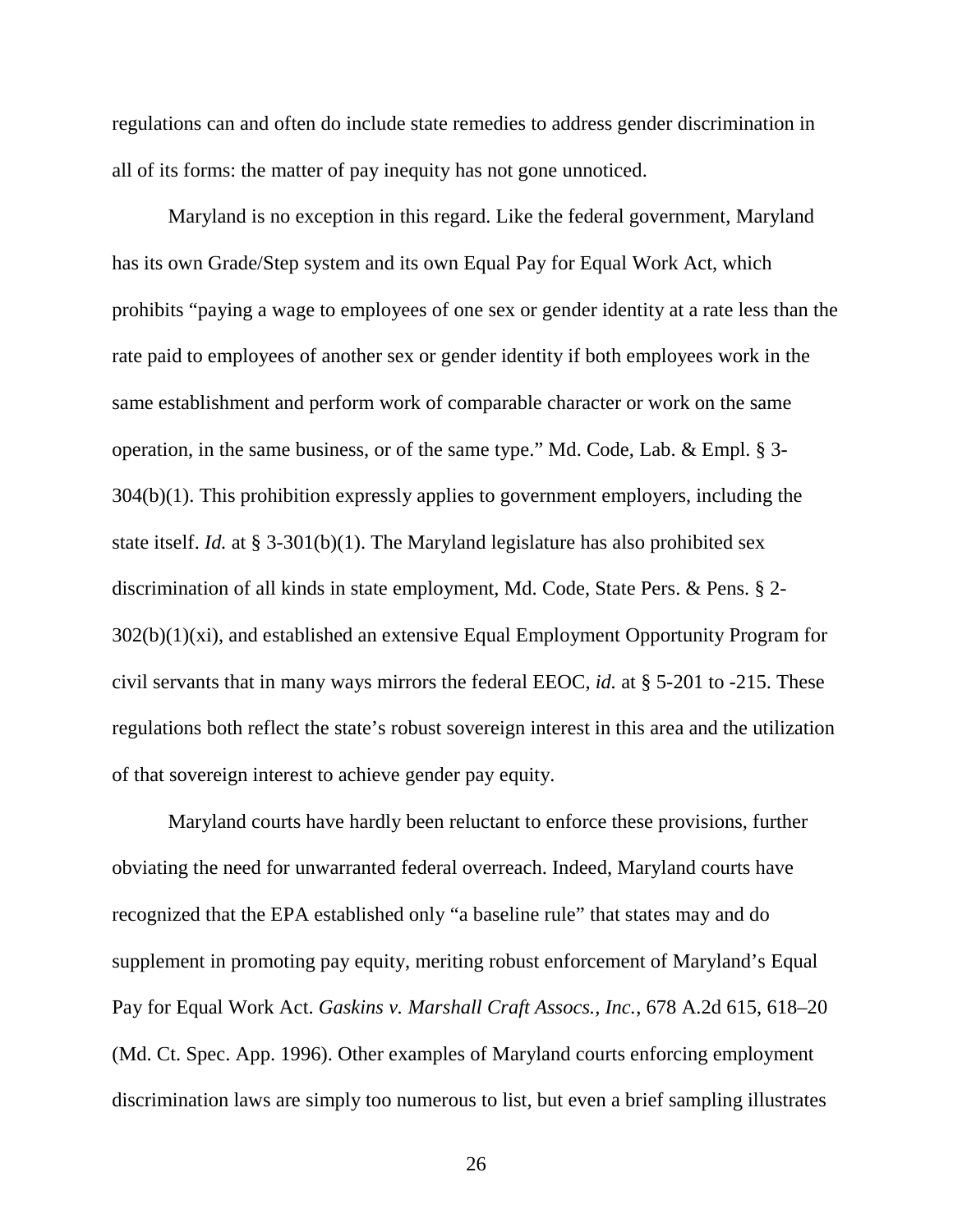the state's willingness to take seriously these claims. *See, e.g., Manikhi v. Mass Transit Admin.*, 758 A.2d 95 (Md. 2000) (finding that a state government employee had a valid claim for a hostile work environment based on sexual harassment); *Molesworth v. Brandon*, 672 A.2d 608 (Md. 1996) (reinstating a jury verdict finding wrongful discharge based on sex discrimination); *Edgewood Mgmt. Corp. v. Jackson*, 66 A.3d 1152 (Md. Ct. Spec. App. 2013) (upholding jury damages award to plaintiff alleging she was terminated on the basis of her sex). The active partnership between Maryland's legislature and courts reflects a healthy state system, not a hive of discrimination in need of a federal agency's intrusion.

And so the question thus arises: does the disregard of the Tenth Amendment and the disparagement of our federal system lead to a debilitating duplicativeness in law that brings but limited public benefit? One need not—and indeed, may not—go so far as to revive *National League of Cities* to correct what has become a gross constitutional imbalance. But it does no violence to *Garcia* to require that when a federal agency seeks to supervise through litigation a state's management of its own workforce, it must make a clear and convincing case for doing so rather than proceeding under the preponderance of the evidence threshold. This clear and convincing standard is a workable approach that would serve to screen out deprivations of state sovereignty for trivial purposes, while leaving serious problems open to the corrective of federal law. Steering this middle course would restore for state governments in this narrow and discrete area of paramount state interest some of the constitutional protection of which they have been inexcusably deprived.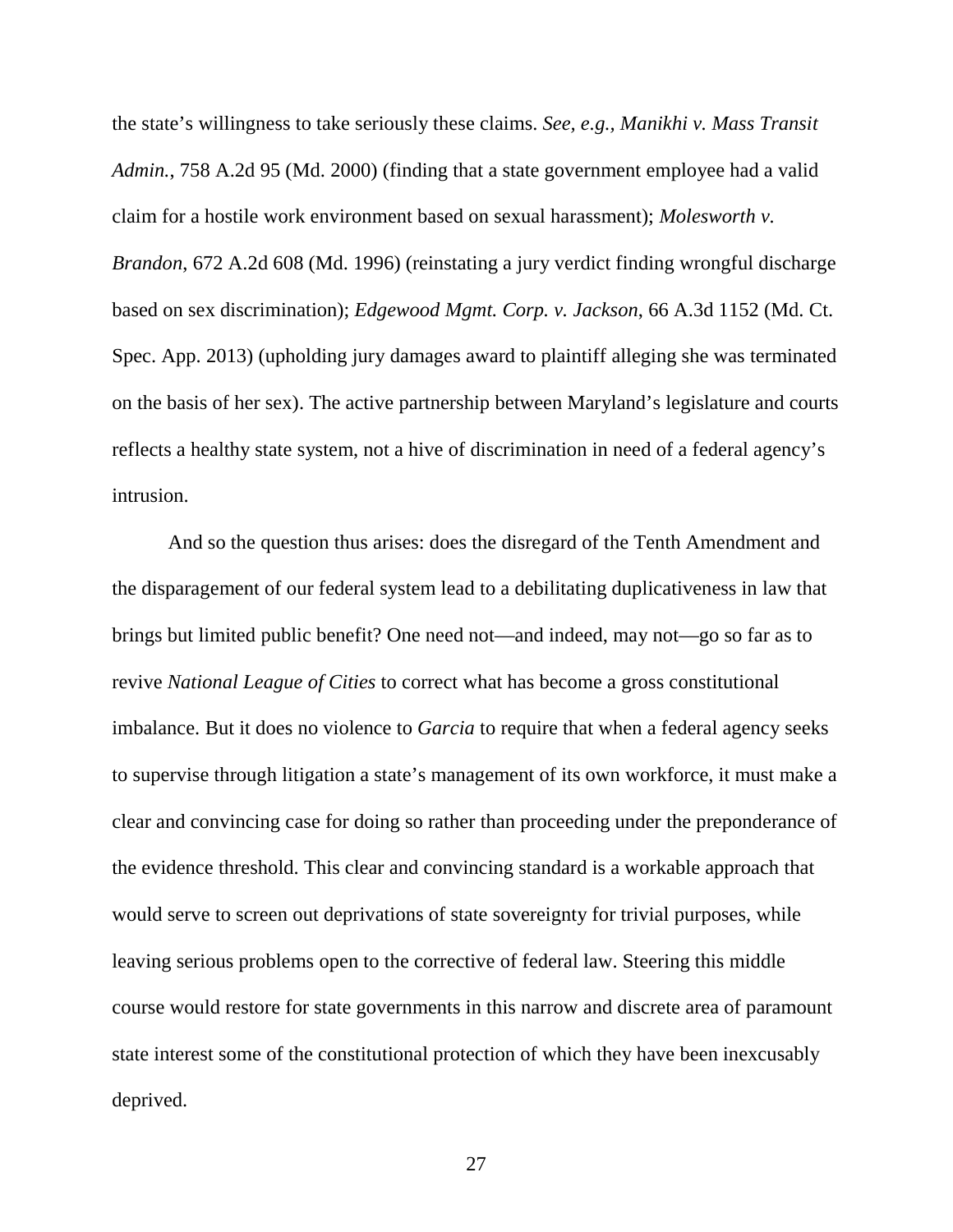II.

#### A.

Violations of the EPA require that the employer have "discriminate[d] . . . between employees on the basis of sex." 29 U.S.C. § 206(d)(1). Therefore, there is no violation under the EPA if the salaries paid to employees are "made pursuant to (i) a seniority system; (ii) a merit system; (iii) a system which measures earnings by quantity or quality of production; or (iv) a differential based on *any other factor other than sex*." *Id.* (emphasis added). The so-called disparities in pay identified by the EEOC here are all easily explained by neutral factors unrelated to gender, and these explanations are not in genuine dispute.

The majority contends that "the burden on the employer necessarily is a heavy one," Majority at 11, conveniently overlooking the fact that not just one, but no fewer than four affirmative defenses were provided by Congress in the statute. They were provided for a reason, namely to prevent courts from reshuffling gender-neutral salary structures to suit their policy preferences. And while the burden to establish an affirmative defense rests with the one raising it, the ultimate burden of proof almost always rests with "the party seeking relief." *Schaffer v. Weast*, 546 U.S. 49, 57–58 (2005).

The majority gets wound up in the question of a prima facie case, *see* Majority at 14 n.9, but the question here is whether there is an issue of triable fact regarding the state's alleged pay inequity. The civil rights statutes of course all have shifting proof schemes. But the Supreme Court has cautioned that there is a danger in an appellate court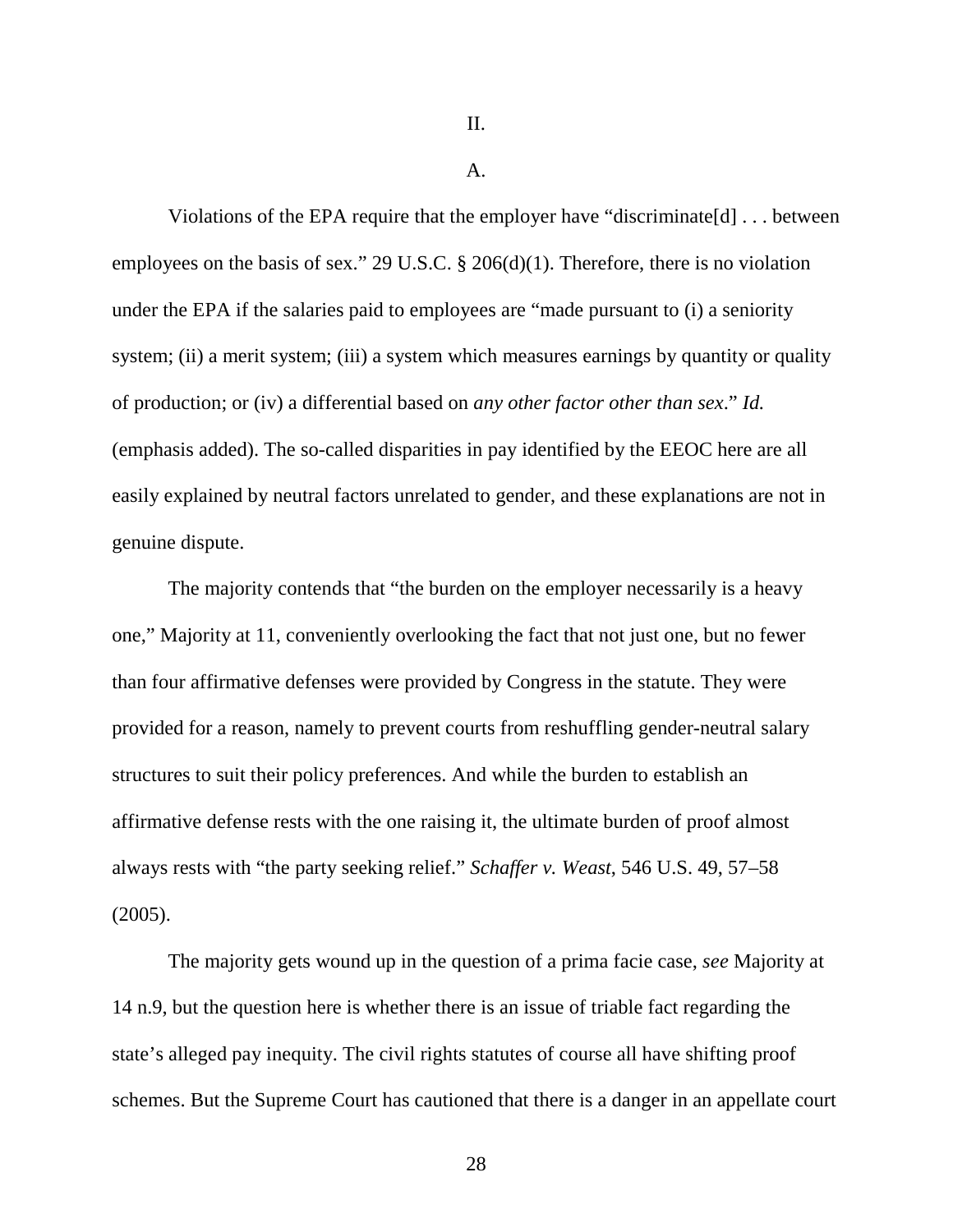getting wrapped around the axle of a proof scheme, which serves basically as a vehicle for the orderly presentation of evidence before the district courts. *See U.S.P.S. Bd. of Governors v. Aikens*, 460 U.S. 711, 716 (1983). In fact, the Court has emphasized that we should not "treat discrimination differently from other ultimate questions of fact" or otherwise "evade[] the ultimate question of discrimination *vel non*." *Id.* at 714–16. On that ultimate question, plaintiffs, as noted, bear the burden. And a modest respect for state prerogatives with regard to the management of their own workforces requires that the quantum of evidence needed to satisfy that burden must be a clear and convincing one. Any diluted standard brings the Tenth Amendment and residual state authority under our Constitution up short.

In discussing the elements of a prima facie case, the majority quite overlooks the fact that a state's interest comes in by way of a Tenth Amendment defense, which it does not surrender even in those instances where a statute may be constitutionally applied to it. Regardless, this case is so weak that it would falter even on the permissive terms the majority has set for it. As the district court recognized, summary judgment was appropriate in these circumstances. Its decision must be affirmed.

### B.

The differences in pay identified by the EEOC are all readily explainable by state policies crediting prior state employment and by differences in the experience and qualifications of the individuals involved. There is no dispute that each of these explanations is a neutral factor unrelated to sex. States, which have a clear interest in serving their citizens well, may legitimately design a workforce composed of qualified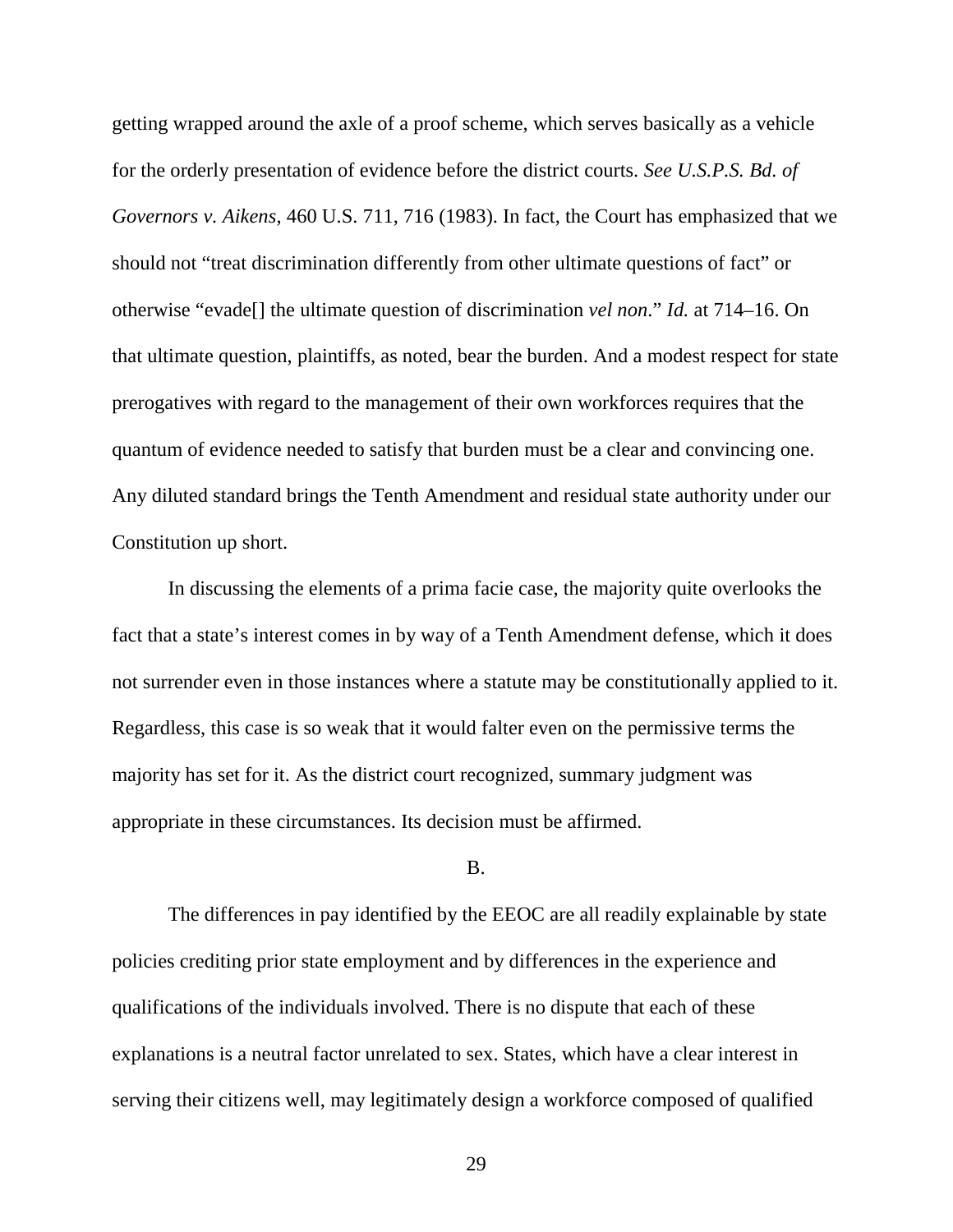individuals best able to deliver superior service. States are able to attract and retain such a workforce by tailoring their compensation schemes to the experience and credentials of the people they hire. The proposition is so obvious that to state it risks embarrassment.

With respect to the case at hand, it is important for an insurance agency to be staffed by people who are specialized in the types of claims typical of that agency's work. Because the majority skims over the relevant differences among the employees, I describe each of the state's justifications for its employees' salaries in turn.<sup>[1](#page-29-0)</sup>

The state of Maryland has an overarching policy of rewarding dedicated civil servants by ensuring that their salaries reflect their years of state employment. First, Maryland law governing lateral transfers authorizes officials to freely reassign state employees to "another position of equal grade and service." Md. Code, State Pers. & Pens. § 7-602(a)(1). By contrast, the State Personnel and Pensions Code provides for reassignment to a "position of a lower grade in any unit" only when an employee "appl[ies] for a voluntary demotion." *Id.* at  $\S$  7-602(c)(1). The record reflects that MIA applied these laws in a neutral manner to employees hired as lateral transfers, assigning them to grades and salaries equivalent to those held in their prior positions. Mary Jo

<span id="page-29-0"></span><sup>&</sup>lt;sup>1</sup> In EPA cases, an employee alleging wage discrimination (a "complainant") must show that her pay is lower than that of a fellow employee (a "comparator") who performs "work substantially equal in skill, effort and responsibility under similar working conditions." *Strag v. Board of Trs.*, 55 F.3d 943, 948 (4th Cir. 1995). This case involves three complainants (Mary Jo Rogers, Marlene Green, and Alexandra Cordaro) and six comparators (Bruno Conticello, Jay Hurley, Donald Jacobs, Homer Pennington, Jeffrey Gross, and Maurice Xenos). The parties dispute whether Gross and Xenos are valid comparators, and neither the majority nor I decide this question. However, I address their qualifications to demonstrate that summary judgment is appropriate regardless.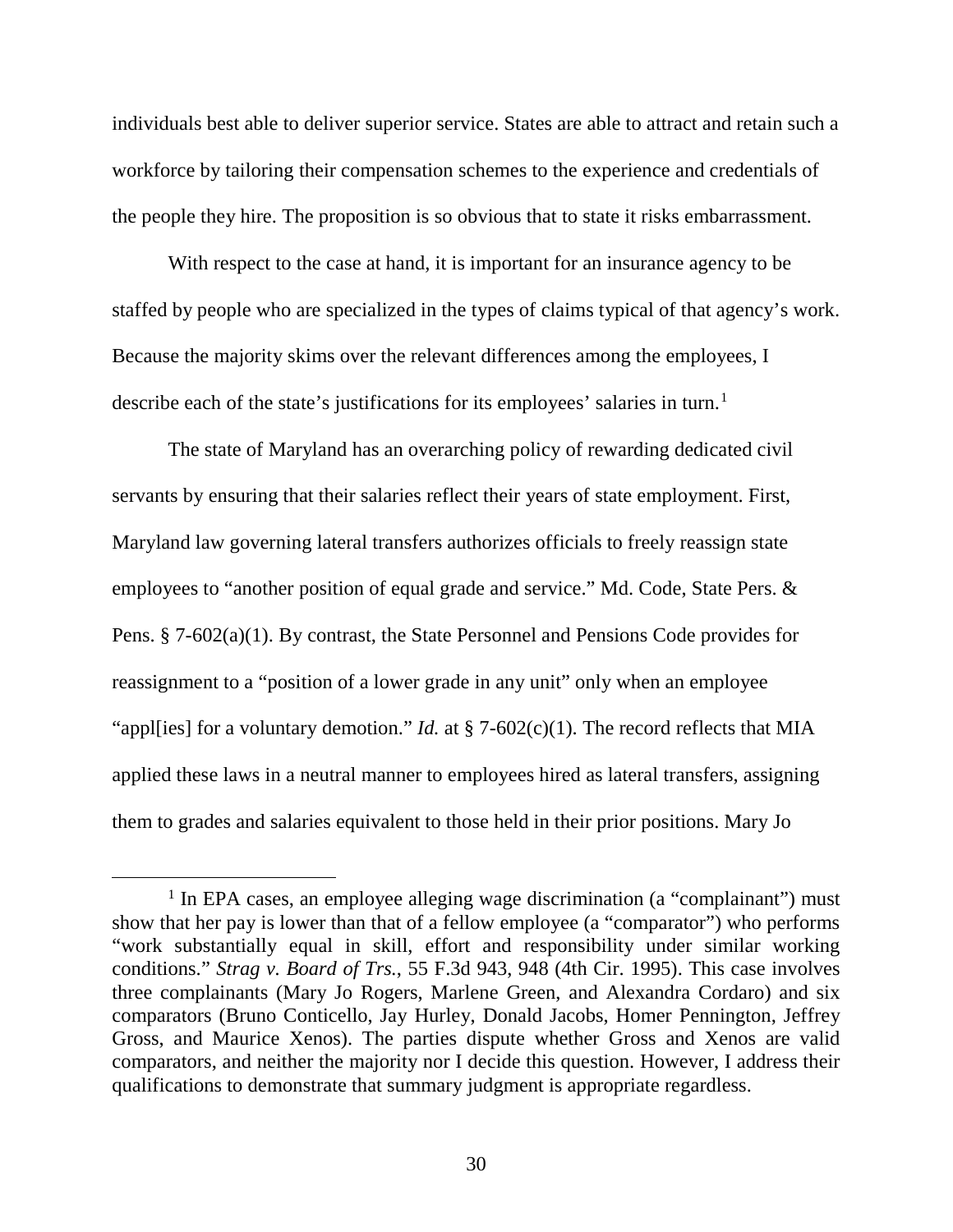Rogers, one of the complainants, was informed of her new position in MIA in a letter explaining: "Since this is a lateral transfer, your classification will remain . . . Grade 15 step 5 which equates to an annualized salary \$ 47,018." J.A. 92. Similarly, when the Associate Commissioner of the Insurance Fraud Division, Carolyn Henneman, recommended hiring Bruno Conticello, one of the comparators, her letter to the HR Director noted that he would need to be "offered a somewhat higher salary than the typical line investigator" in part because he was "already being paid significantly higher than that line salary" at his prior state job. J.A. 328.

Maryland law also required MIA to take prior state employment into account in setting salaries in other ways. For example, former employees who are reinstated in the civil service are entitled to "receive credit for time employed before separation" when they are assigned to a pay grade. Md. Code, State Pers. & Pens.  $\S 2-601(c)(1)$ . And Maryland employees transferring from a contract position to a budgeted position within the same principal unit "shall be given credit for service in the contractual position for the purpose of establishing" their pay grade. *Id.* at § 13-304.

The complainants and the comparators were not similarly situated with respect to prior state employment. Rogers was the only complainant who was already employed by the state when she was hired as a Fraud Investigator. By contrast, among the comparators, Bruno Conticello, Maurice Xenos, and Jeffrey Gross were all employed by the state at the time they were hired as budgeted Fraud Investigators or Enforcement Officers. As noted above, Conticello's salary reflected his lateral transfer. Xenos and Gross were both hired after acting as contract employees, and they were therefore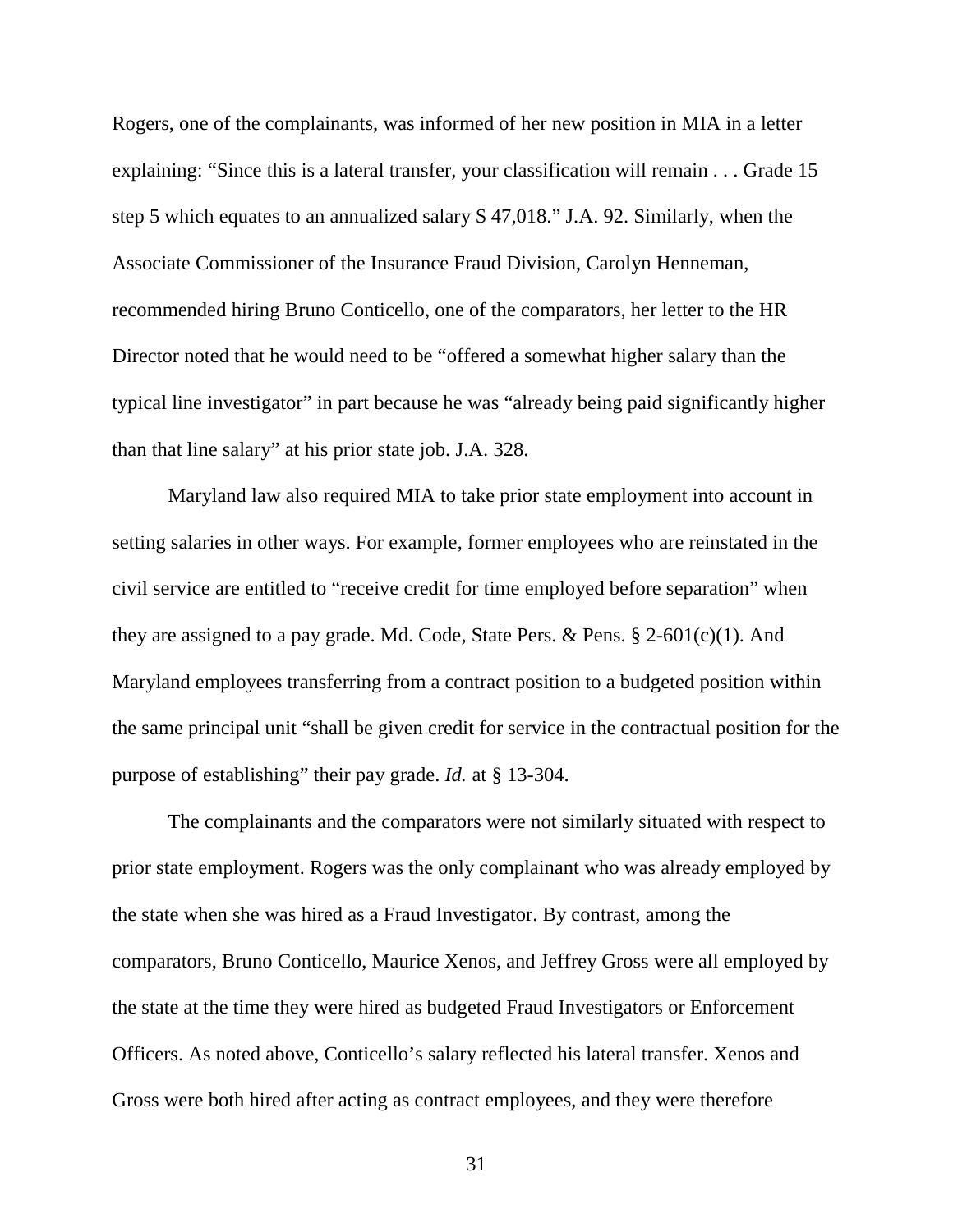statutorily entitled to credit for that time under § 13-304. Comparators Hurley and Jacobs were not employed by the state at the time they were hired, but the EEOC acknowledges that they nonetheless had creditable prior state work experience, affecting their starting salaries. EEOC Reply Br. 25.

Differences in the extent of creditable prior state employment thus explain much of the variation in salaries among both the male and female employees: The EEOC does not dispute that, among the complainants, only Rogers had prior state work experience at least equivalent to that of Conticello, Hurley, or Jacobs. And, predictably enough, Rogers was more highly compensated than the other two complainants. Not only that, she was given a higher starting salary than either Hurley or Jacobs.

Of course, prior state employment was not the only factor involved in setting starting salaries at MIA. Beyond prior state employment, there were also important differences in the qualifications and credentials of the complainants and comparators. Comparators Conticello and Hurley were both Certified Fraud Examiners, and Gross held an insurance producer (agent) license, credentials none of the complainants had achieved. Comparator Pennington had training from the National Fire Academy on arson investigations, highly relevant training in the insurance field that none of the complainants had. Xenos had a special expertise in title insurance, allowing him to serve a role at MIA that none of the complainants could have served. All of these credentials, held by the comparators and not by any of the complainants, are indisputably relevant to the work of MIA. And while all of the employees had at least some relevant experience, not all of the employees had equal prior experience. For example, comparator Pennington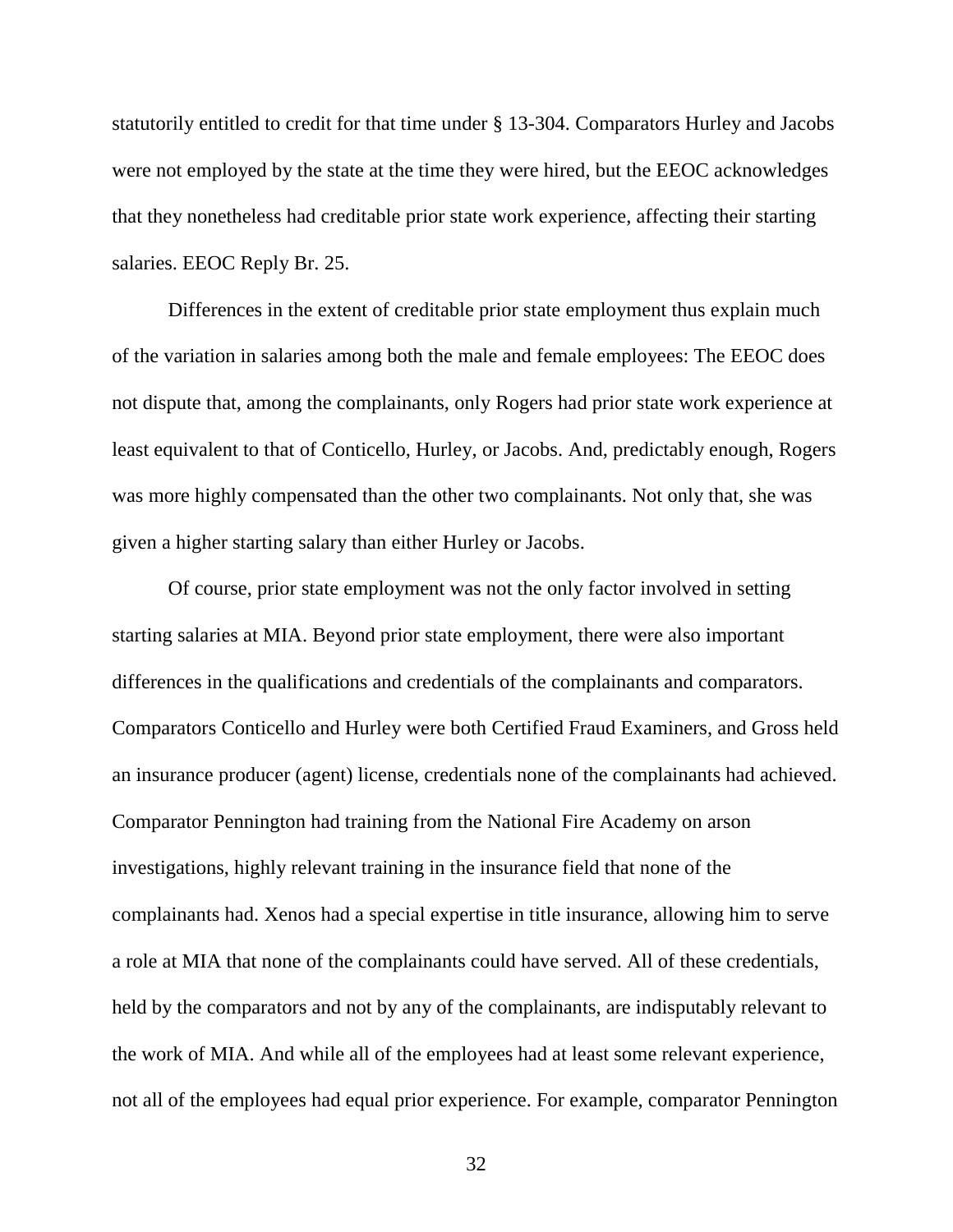had thirty years of experience in law enforcement, more than any of the complainants. These are important components of MIA's mission, and expertise in these matters on the part of MIA employees is preferred.

For each comparator, then, the salary assigned by MIA is explained by prior state experience, specialized credentials, other exceptional work experience, or a combination of these factors. Conticello's salary was based on matching his prior salary after he laterally transferred into MIA, and is additionally justified by his Certified Fraud Examiner qualification. Xenos's and Gross's salaries were enhanced by their creditable prior state employment and their abovementioned specialized expertise. Comparators Hurley, Jacobs, and Pennington all had lower starting salaries than complainant Rogers, and they made more than complainants Green and Cordaro based on the creditable prior state employment of Hurley and Jacobs, Hurley's Certified Fraud Examiner qualification, and Pennington's arson training and lengthy law enforcement experience. Gender is not required to understand any of these decisions.

These conclusions are further bolstered by looking to the salaries of other MIA employees. While the EEOC identifies a number of men who were paid more than Cordaro, the lowest-paid complainant, it ignores the numerous examples of men who were paid the same amount or less than she was paid. Michael Stefanowitz and Thomas Bradford were each hired at lower starting salaries than Cordaro's. Todd Young, a Fraud Investigator at MIA, started prior to Cordaro, and with a higher starting salary. But his salary was later reduced by the same temporary salary reduction that affected Cordaro's starting salary, so at the time she was hired, they had identical salaries. Following a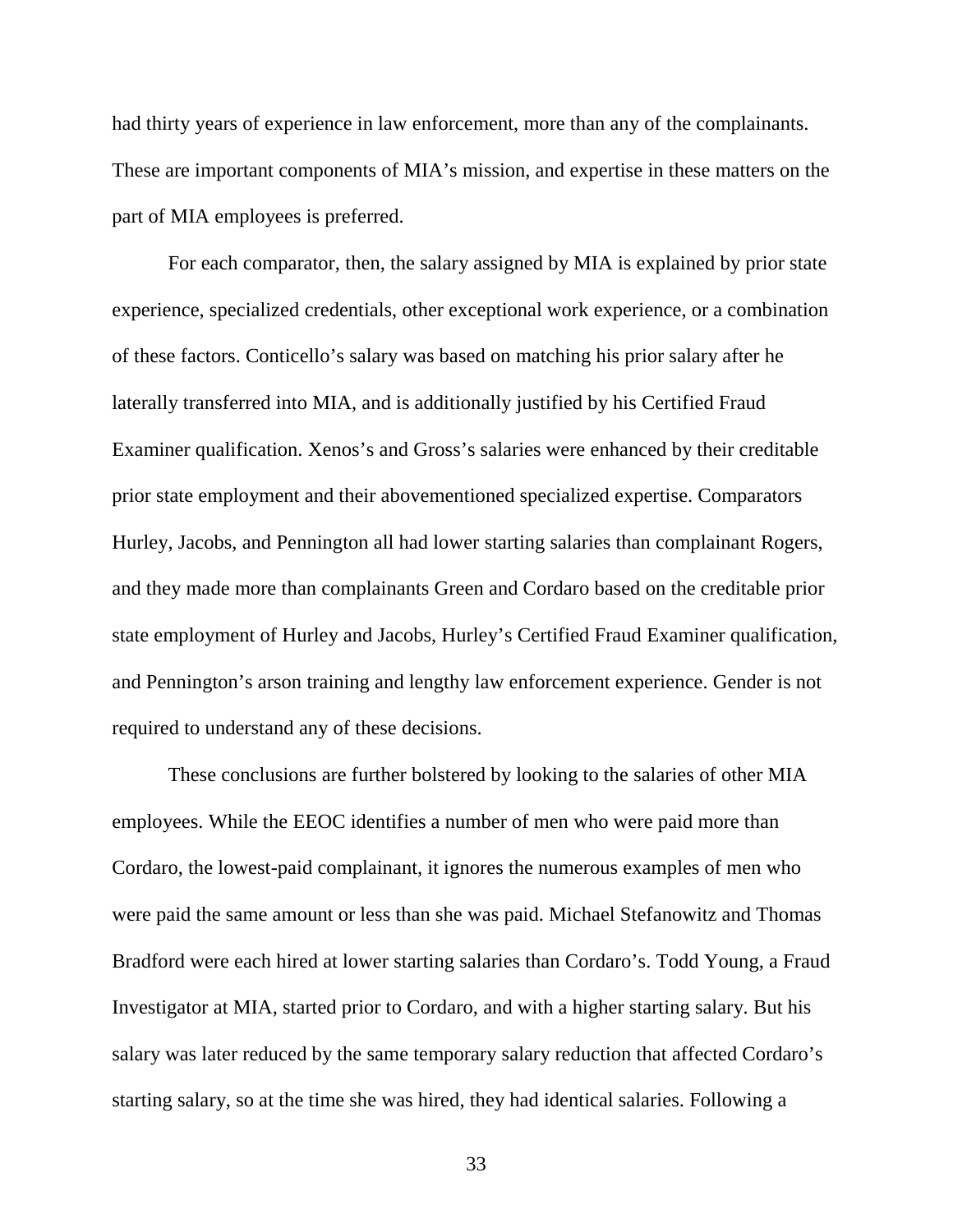reclassification of all Fraud Investigators to a higher compensation grade in 2013, Cordaro's compensation was identical to the male Fraud Investigators Williams Johns, Thomas Zanfardino, and Edward Spragg. And notably, the record indicates that the highest starting salary offered to any new Fraud Investigator during the relevant period was \$51,809, an amount offered to both Mark Bilger, a man, and Novia Maduro, a woman. The overall salary history of the department, then, strengthens the impression given by examining only the complainants and comparators: MIA assigned salaries based on an individualized assessment of each new employee, not based on gender.

Given the large number of individuals involved here and the variation in each individual's background, it is easy to become focused on minutiae in this case. When considered together, though, the brushstrokes of each salary decision paint a clear picture of a state agency taking valid factors unrelated to gender into account when setting salaries. MIA necessarily took prior state employment into account: the comparators had more creditable state employment history than the complainants. MIA took expertise and relevant experience into account: the comparators had more credentials and relevant experience than the complainants. These straightforward explanations are more than sufficient to foreclose an EPA claim against the agency. The majority says the question is whether these explanations "in fact" explain the differentials as opposed to whether they "could." Majority at 11. And the majority is certainly correct that discriminatory intent is not required in an EPA action. *Id.* at 10. But the explanations provided by the MIA do *in fact* explain the differentials in this case. Therefore, summary judgment in favor of MIA was appropriate in this case, even on the majority's own terms.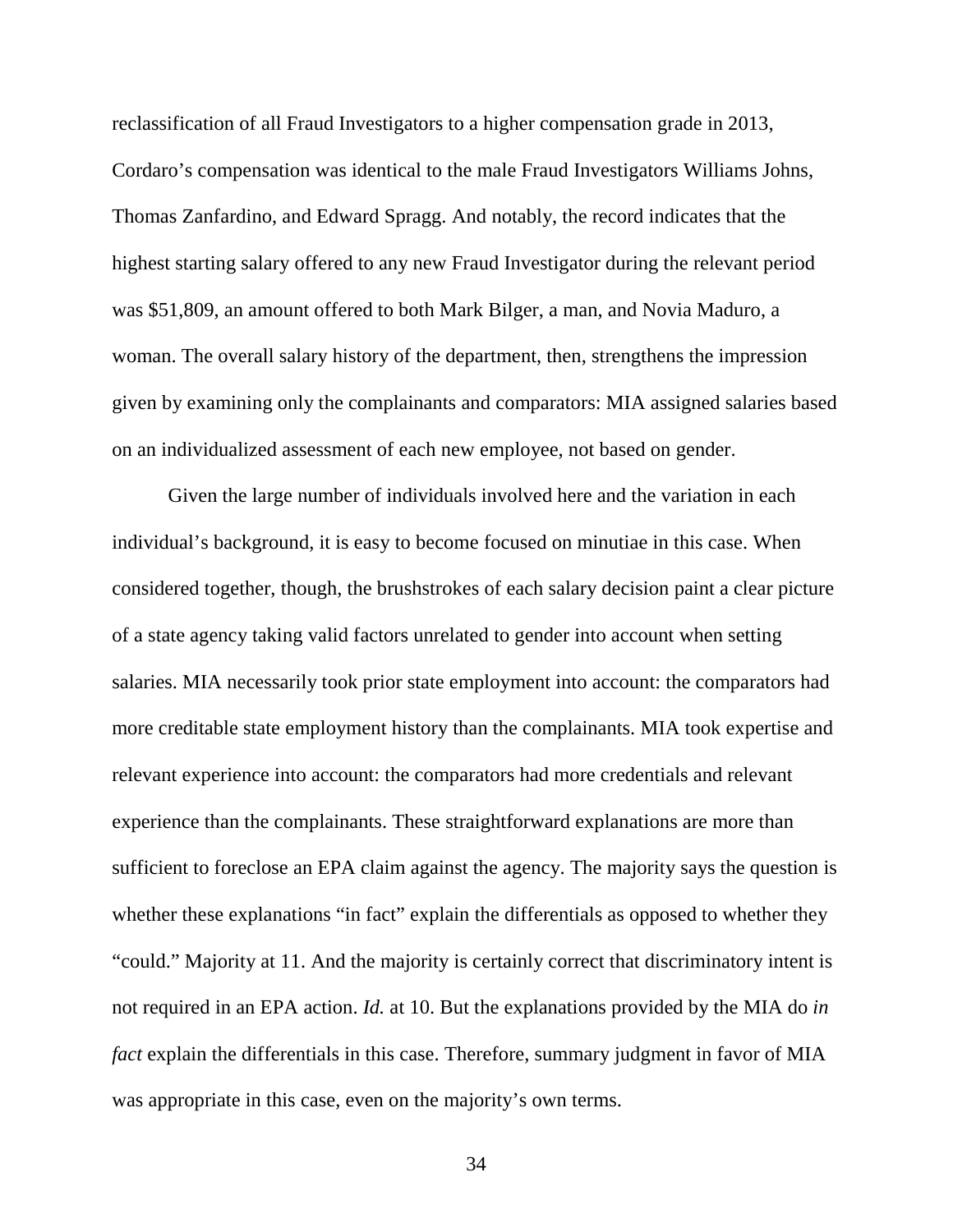I return briefly to where I began. The majority treats the state of Maryland as just any ole defendant, and that is not right. States are not mere abstract entities reserved for civics lectures. They discharge important tasks of governance and they house human heartbeats. The Framers made them a significant part of our constitutional architecture, which the majority has no right to dismantle.

The majority has now allowed a federal agency possessed of no more than a transparently thin and insubstantial case to abrogate a state's interest in managing its own workforce. It is foundational to both our civil and our criminal justice systems that the ultimate burden resides with the party bringing suit. How much more must this be the case when the most basic ingredients of state autonomy are implicated. The structure of our Constitution—adumbrated specifically in the Tenth Amendment but infused throughout that document—would seemingly require that pretrial dismissals be more, rather than less, available to state governments attempting to vindicate the place that the Constitution has assigned to them. The intrusion here is not justified by the evidence, under the law, or by the state's weighty interest in managing its own employees. Requiring a federal agency to meet its ultimate burden here by clear and convincing evidence, not a mere preponderance, would seem one modest step in restoring the dignity of our fifty states in the constitutional design. The clear and convincing standard allows the federal government to proceed in every case of real wrongdoing while deterring the assertion of federal authority in less-than-marginal instances such as this. Because the

III.